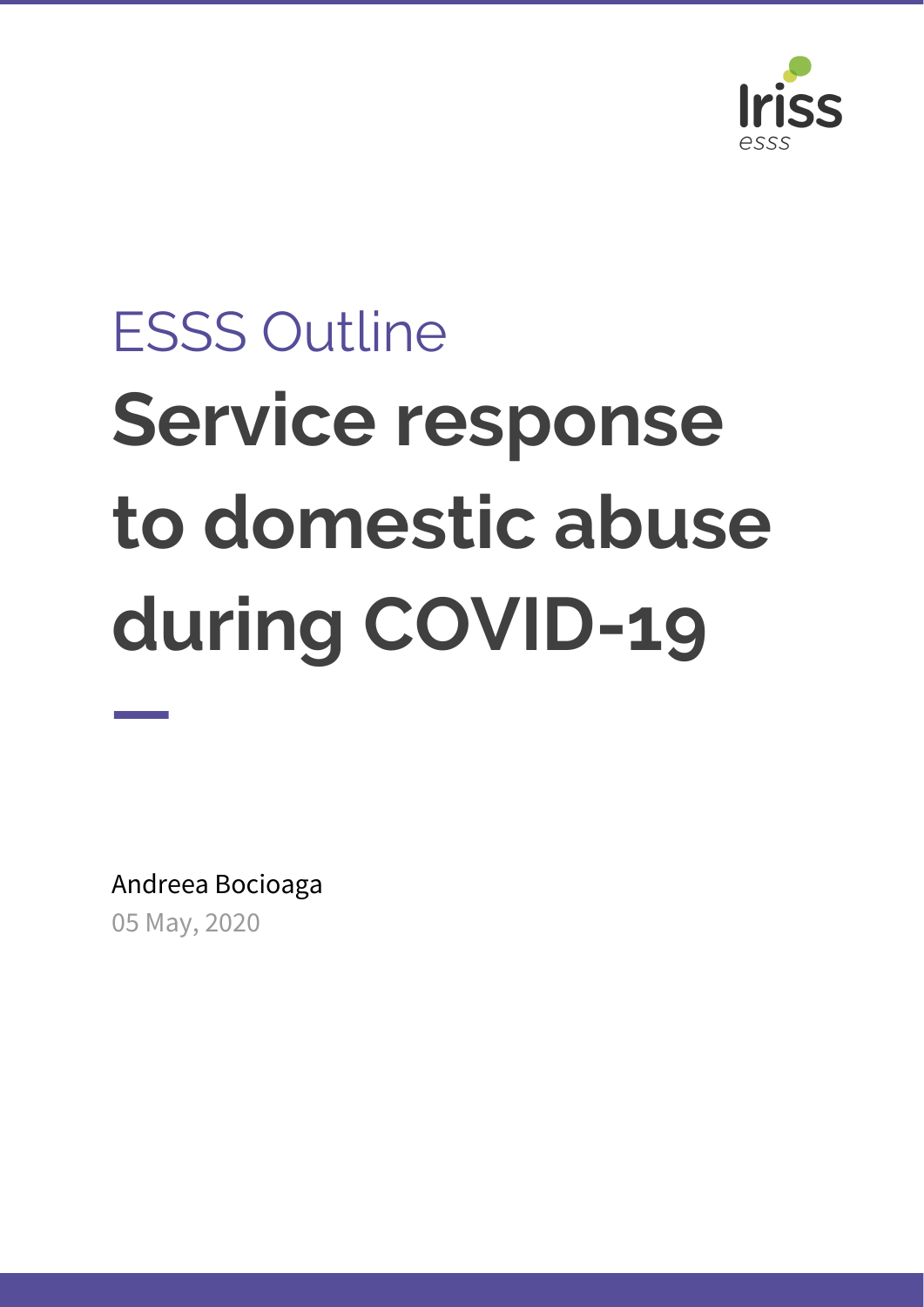# Introduction

This evidence summary seeks to address the following question relating to domestic abuse: *How are services currently responding to domestic abuse during COVID-19?*

#### **About the evidence presented below**

The evidence presented below reflects the developing guidelines and recommendations that statutory and third sector organisations are producing with regards to domestic abuse and COVID-19.

#### **Accessing resources**

We have provided links to the materials referenced in the summary. Some materials are paywalled, which means they are published in academic journals and are only available with a subscription. Some of these are available through The [Knowledge](http://www.knowledge.scot.nhs.uk/home/register-or-sign-in.aspx) Network with an NHS Scotland OpenAthens username. The Knowledge Network offers accounts to everyone who helps provide health and social care in Scotland in conjunction with the NHS and Scottish Local Authorities, including many in the third and independent sectors. You can [register](https://www.athensregistration.scot.nhs.uk/) here. Where resources are identified as 'available through document delivery', these have been provided to the original enquirer and may be requested through NHS Scotland's [fetch](https://nhs-scot-primo.hosted.exlibrisgroup.com/primo-explore/citationlinker?vid=44NHSS_SSKS) item [service](https://nhs-scot-primo.hosted.exlibrisgroup.com/primo-explore/citationlinker?vid=44NHSS_SSKS) (subject to eligibility).

Where possible we identify where evidence is published open access, which means the author has chosen to publish their work in a way that makes it freely available to the public. Some are identified as author repository copies, manuscripts, or other copies, which means the author has made a version of the otherwise paywalled publication available to the public. Other referenced sources are pdfs and websites that are available publicly.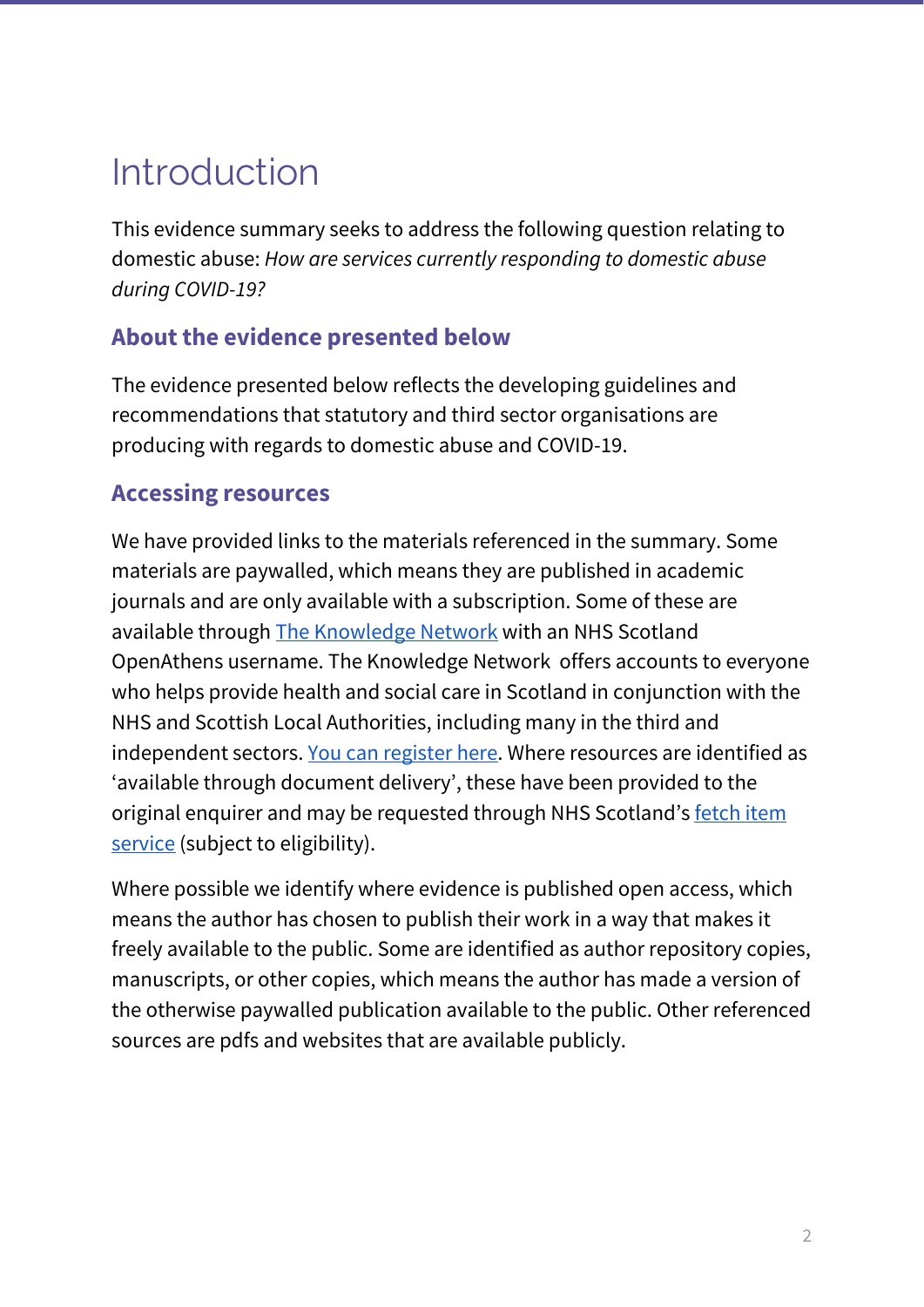# Background

Data from other countries indicates that incidents of domestic abuse have escalated during the current COVID-19 crisis ([Fraser](http://www.sddirect.org.uk/media/1881/vawg-helpdesk-284-covid-19-and-vawg.pdf) 2020). In the UK, Refuge ([2020](https://www.refuge.org.uk/25-increase-in-calls-to-national-domestic-abuse-helpline-since-lockdown-measures-began/)) one of the leading domestic abuse organisations, reported that calls to the UK Domestic Violence Helpline increased by 25% in the seven days following the announcement of tighter social distancing and lockdown measures by the government. During the same period, there was a 150% increase in visits to the Refuge website (Refuge, 2020). Nonetheless, some services are also reporting a drop in calls for support (BBC [2020\)](https://www.bbc.co.uk/news/uk-england-tees-52119770). Service professionals argue this is because victims and survivors are now experiencing a lack of privacy and feeling like there is no support available (BBC [2020](https://www.bbc.co.uk/news/uk-england-tees-52119770)). This can have devastating consequences, as some report an increase in deaths among women and children as result of gender based violence during COVID-19 [\(Smith](https://kareningalasmith.com/2020/04/15/coronavirus-doesnt-cause-mens-violence-against-women/) 2020; [Bradbury-Jones](https://onlinelibrary.wiley.com/doi/epdf/10.1111/jocn.15296) & Isham 2020).

Due to the current social distancing regulations in place, many services have changed the way they deal with the public. Statutory and third sector services have had to minimise face-to-face interactions and are relying on digital and telephone communications for their support provision.

Safe Lives conducted a survey at the end of March on the current state of the domestic abuse sector (Safe [Lives](https://safelives.org.uk/sites/default/files/resources/SafeLives%20survey%20of%20frontline%20domestic%20abuse%20organisations%20for%20COVID-19%2030.03.20_0.pdf) 2020a). Their findings indicate that most staff were now working remotely. Some organisations were faced with an overall reduction in services due to staff shortages and staff challenges like childcare, many were facing IT difficulties. As a result of these challenges, many domestic abuse organisations were worried about how this would affect the safety of their clients (Safe [Lives](https://safelives.org.uk/sites/default/files/resources/SafeLives%20survey%20of%20frontline%20domestic%20abuse%20organisations%20for%20COVID-19%2030.03.20_0.pdf) 2020a). Their findings indicate that domestic abuse on one hand can be exacerbated by the stress of the current lock-down but also as a result of changes in service provision.

The following outline considers how services are responding to domestic abuse in the current COVID-19 context and explores some of the developing guidelines on service provision. The outline considers the current response to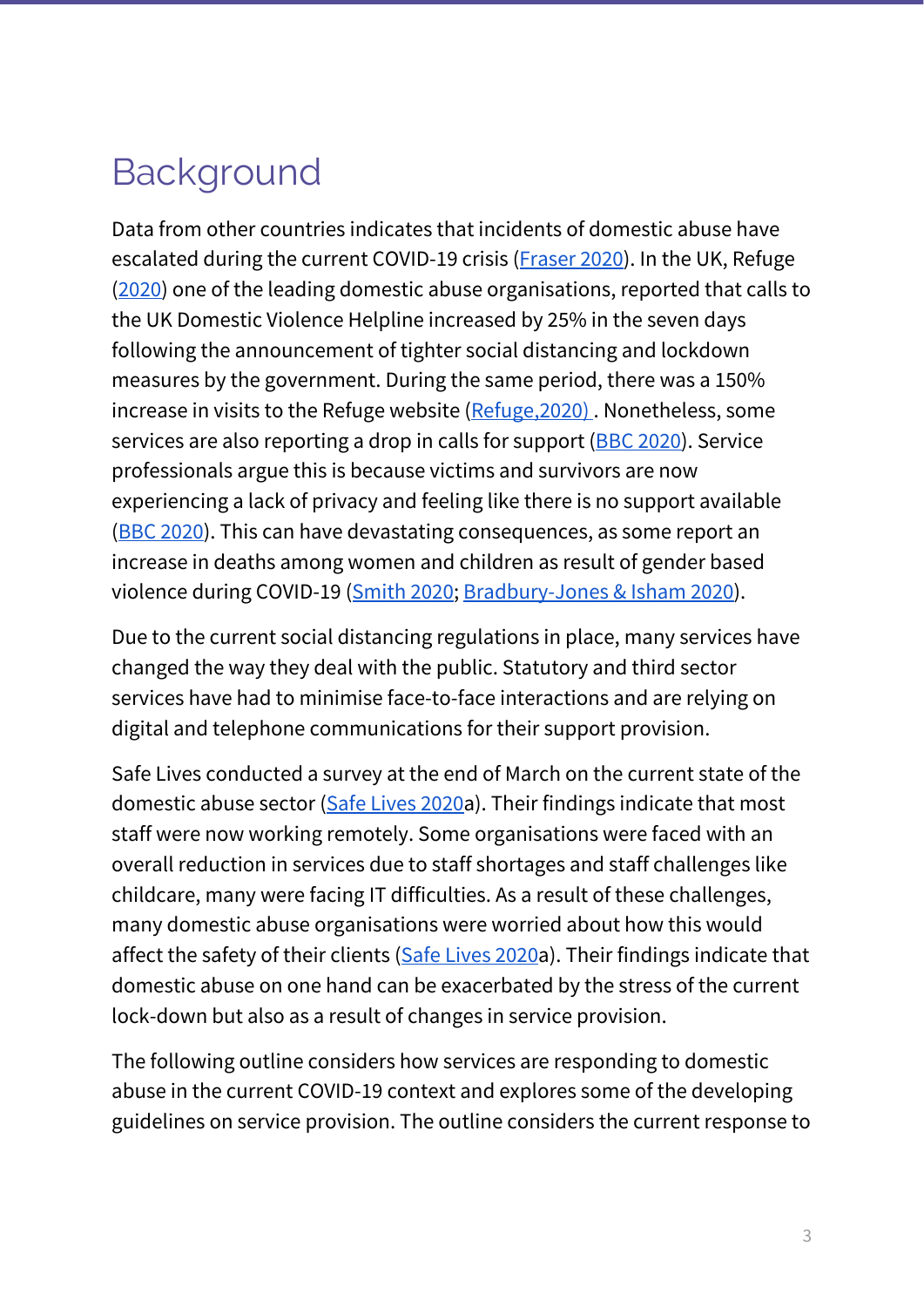domestic abuse by statutory services, such as health and social work, as well as the response of third sector organisations.

# Statutory Services

## **[Department](https://assets.publishing.service.gov.uk/government/uploads/system/uploads/attachment_data/file/597435/DometicAbuseGuidance.pdf) of Health (England) (2018) Responding to Domestic Abuse - A resource for health [professionals](https://assets.publishing.service.gov.uk/government/uploads/system/uploads/attachment_data/file/597435/DometicAbuseGuidance.pdf)**

This document is a general guideline published by The Department of Health (England) on how health practitioners should respond to domestic abuse. Whilst this is not specific to COVID-19, the practices and principles it encourages are crucial at this time.

The guideline indicates that health practitioners are in a key position to identify domestic abuse and to initiate support and safety for victims. This is potentially more so the case now, as contact with many other support services is being curtailed due to the lockdown [\(RCGP](https://elearning.rcgp.org.uk/pluginfile.php/149180/mod_resource/content/2/COVID-19%20and%20Safeguarding%20%286%29.pdf) 2020).

Health practitioners are expected to respond either with a universal response or with more specialist response depending on their role and training:

- A universal response is expected from dentists, allied health professionals, ancillary staff, care assistants. These should be able to respond to disclosure with sensitivity and know how to direct people to specialist services. This is seen as a level one response. Doctors, nurses, public health nurses, midwives, social care professionals, substance misuse workers and youth workers should be able to undertake routine enquiry, assess safety risk and offer a referral to specialist domestic abuse services. This is a level two response.
- A specialist response is expected for safeguarding children (level three) by health professionals and social workers, MARAC and adult safeguarding representatives. These should be able to identify and assess risk, carry out safety planning and maintain liaison with specialist services.
- IDVAs, domestic abuse advocates or support workers, refuge staff, children's workers and counsellors and therapists seeing people who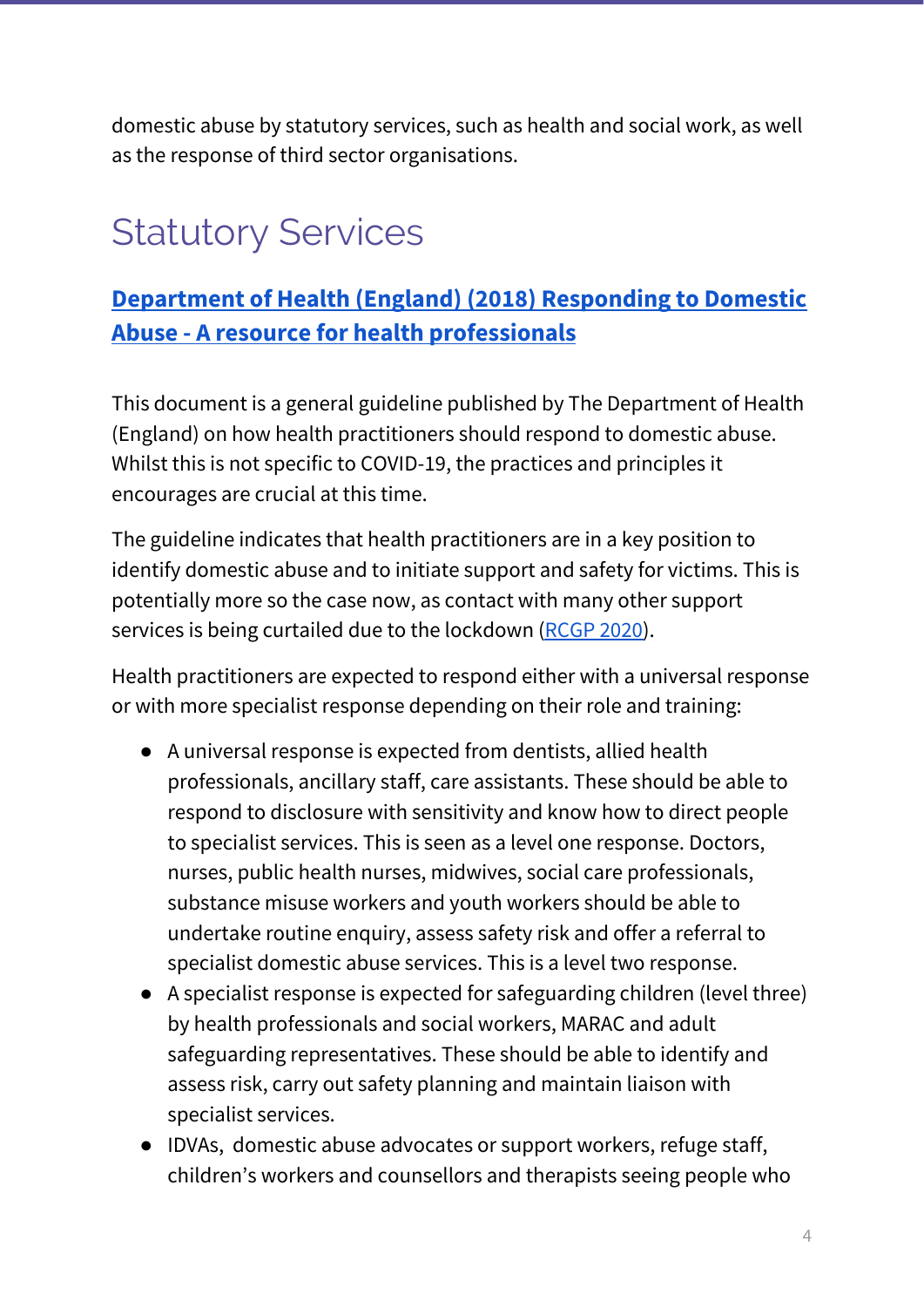experience domestic abuse or sexual abuse should be able to give expert advice and support to people experiencing domestic abuse (level four).

Overall, health practitioners are encouraged to provide a trauma-informed approach that builds confidence with clients and patients. They should assess the level of difficulty where patients may have a learning disability, cognitive problem or understand a different language, agreeing and carrying out the best method of communicating with them - never through friends or relatives.

This tiered response relies on individuals having contact with a range of services and it also relies on face-to-face contact and support. This is being currently challenged and disrupted as many services are unable to deliver their support. Interactions with specialist services especially have been curtailed as a result of social distancing restrictions and staff shortages [\(Safe](https://safelives.org.uk/sites/default/files/resources/SafeLives%20survey%20of%20frontline%20domestic%20abuse%20organisations%20for%20COVID-19%2030.03.20_0.pdf) [Lives](https://safelives.org.uk/sites/default/files/resources/SafeLives%20survey%20of%20frontline%20domestic%20abuse%20organisations%20for%20COVID-19%2030.03.20_0.pdf) 2020a). It would seem much of the weight of the responses now is on universal and emergency health services like GP and A&E with limited options for specialist responses. So far, it is not clear what this means for staff training and whether medical practitioners offering universal domestic violence support would get additional training in order to deal with more specialist issues.

### **Royal College of General [Practitioners](https://elearning.rcgp.org.uk/pluginfile.php/149180/mod_resource/content/2/COVID-19%20and%20Safeguarding%20%286%29.pdf) (UK) (2020) COVID-19 and [Safeguarding](https://elearning.rcgp.org.uk/pluginfile.php/149180/mod_resource/content/2/COVID-19%20and%20Safeguarding%20%286%29.pdf)**

The Royal College of GPs has released COVID-19 specific guidelines. The guidance for GP responses acknowledges that for many vulnerable patients and families, contact with primary care may be one of the few professional contacts they have in the coming months. It also highlights that primary care is experiencing significant challenges such as staff shortages. Subtle signs of abuse and/or neglect may not be as obvious during phone/video consultations. Victims of abuse may be unable to speak freely if consulting from home.

Guidelines include key points like:

● Checking who is in the house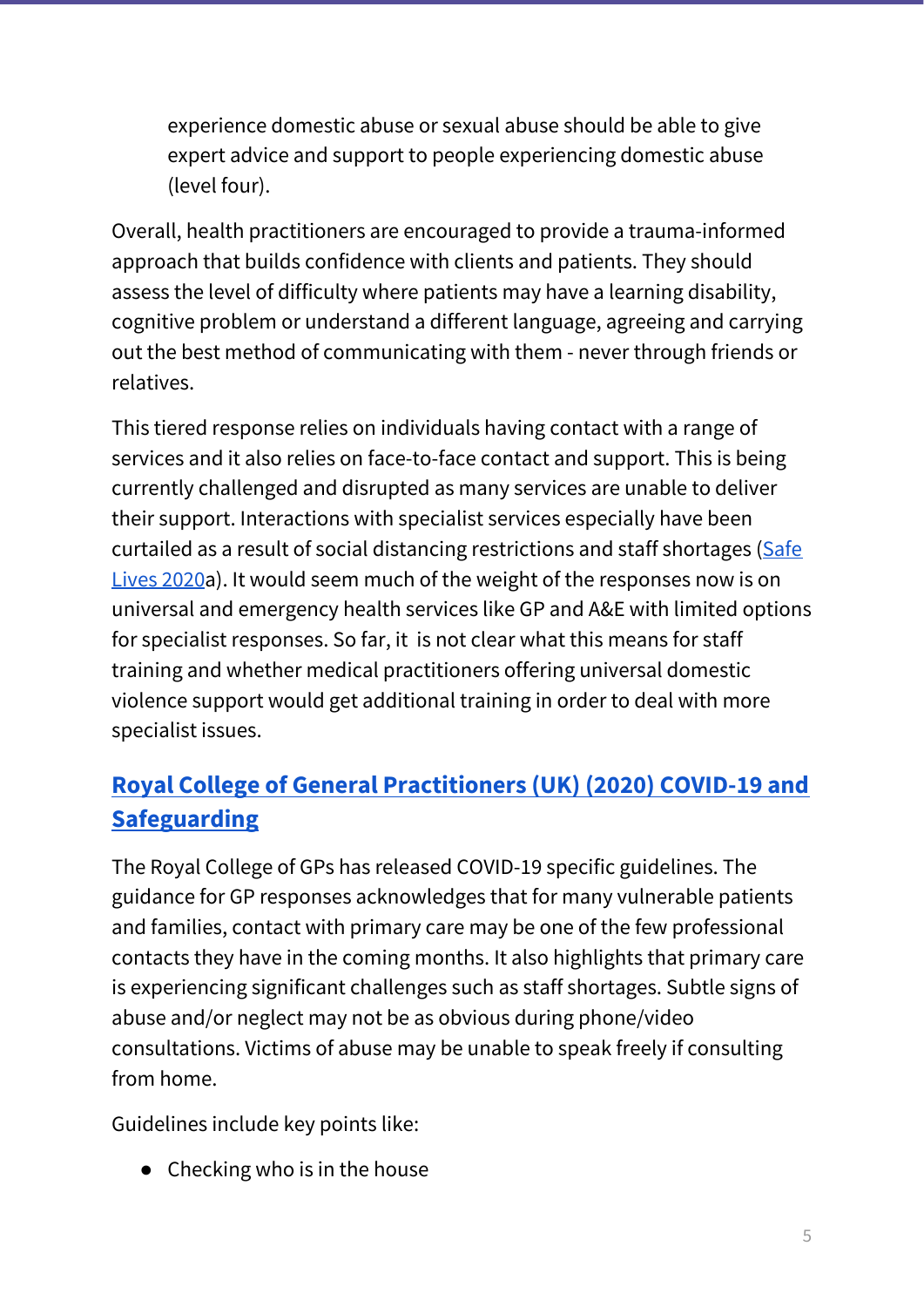- Asking what support they have
- Asking closed questions yes or no

GPs are encouraged to keep communication channels open with other key health/social care professionals who are involved in the care of vulnerable children and adults. They should continue to share information as normally for the purposes of safeguarding, including for strategy meetings, child protection and adult safeguarding enquiries, safeguarding case conferences.

GPs should also be aware of local support agencies in order to make a referral.

## **[Independent](https://www.policeconduct.gov.uk/sites/default/files/Documents/research-learning/Silent_solution_guide.pdf) Office for Police Conduct (England and Wales) [\(n.d\)](https://www.policeconduct.gov.uk/sites/default/files/Documents/research-learning/Silent_solution_guide.pdf)**

The Silent Solution is an existing police system used to filter out large numbers of accidental or hoax 999 calls. It also exists to help people unable to speak, but who genuinely need police assistance. The Silent Solution for domestic abuse is a collaboration between Women's Aid and the National Police Chief's Council.

It is only suitable for mobile calls.

Police advise that it is always best to speak to the operator if you can, even by whispering. Callers are also asked to cough or tap the keys on your phone in response to questions: "You will hear an automated police message, which lasts for 20 seconds and begins with 'you are through to the police'. It will ask you to press 55 to be put through to police call management. The BT operator will remain on the line and listen. If you press 55, they will be notified and transfer the call to the police. If you don't press 55, the call will be terminated. Pressing 55 does not allow police to track your location."

The Silent Solution is mostly suitable for emergency situations when police intervention is needed and might not always be the first port of call for victims of domestic violence, especially during the lock-down. Moreover, the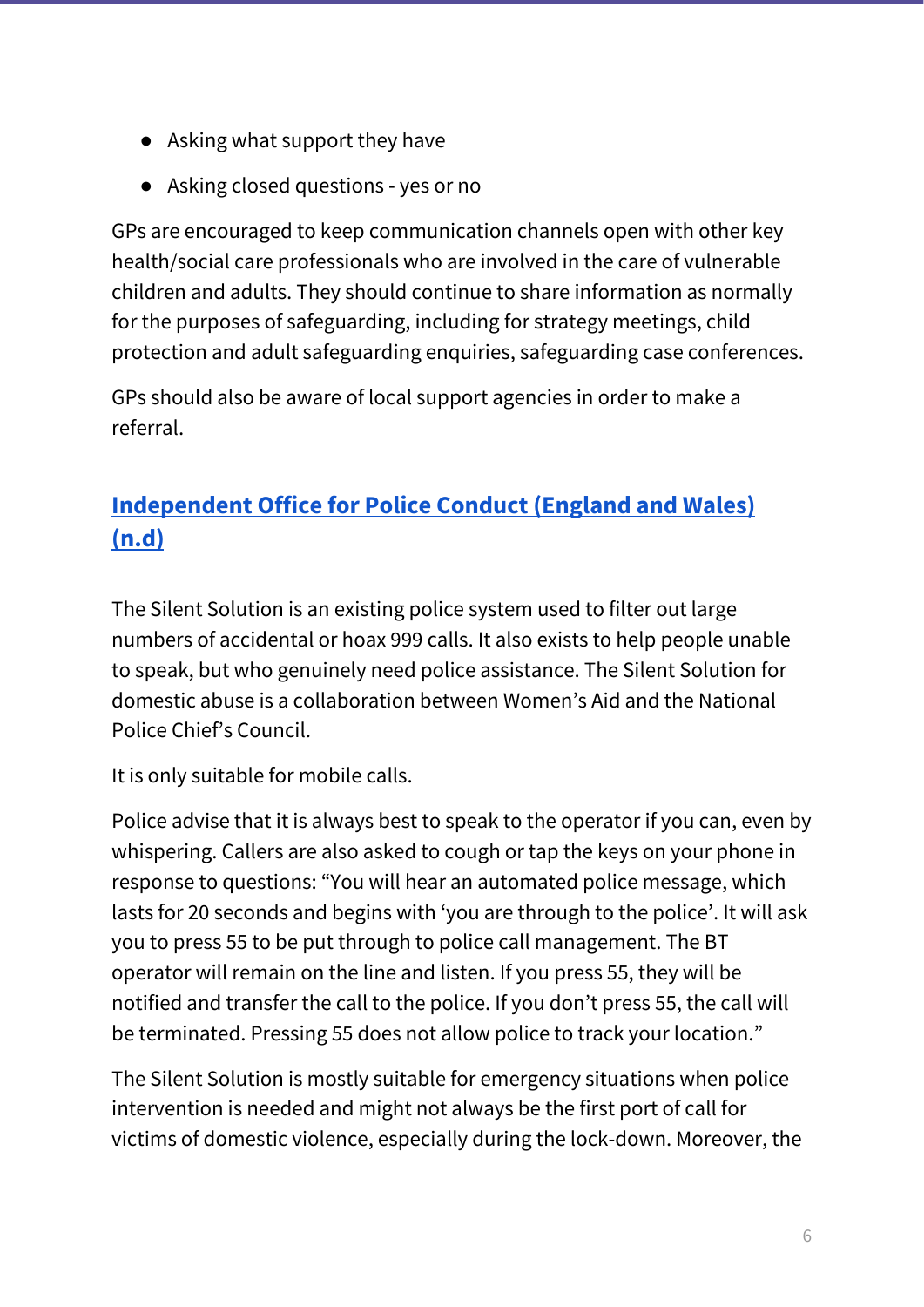Silent Solution is not publicised equally across the whole of the UK which means many victims of domestic abuse might not be aware of this provision.

# **IRISi [\(England,](https://irisi.org/wp-content/uploads/2020/04/Guidance-for-General-Practice-Covid-19-FINAL.pdf) Wales & Northern Ireland) (2020) Guide for General Practice Teams - [Responding](https://irisi.org/wp-content/uploads/2020/04/Guidance-for-General-Practice-Covid-19-FINAL.pdf) to domestic abuse during telephone and video [consultations](https://irisi.org/wp-content/uploads/2020/04/Guidance-for-General-Practice-Covid-19-FINAL.pdf)**

IRISi is a social enterprise established to promote and improve healthcare response to domestic violence and abuse. They have recently released their guidance for healthcare response to COVID-19. This guidance aims to inform safe telephone and video consultations with patients who are known to be at risk of DVA, when health practitioners suspect DVA and in response to self-disclosures of DVA.

They recommend a four tier approach:

- Ask
- Risk assess
- Refer or signpost
- Record

**Ask** - IRISi advise that all staff in telephone or video contact with patients have an understanding of the effect of domestic abuse on their patient population and the current risks during the COVID-19 pandemic. Clinicians should check whether a patient's medical record includes a Safeguarding/DVA code before conducting a telephone or video consultation.

- They should ensure the safety of patient ask yes or no questions
- They should ensure perpetrator is not in the room
- They should always advise calling 999 if there is any immediate danger. If the patient is unable to do this, offer to do this instead.
- They should validate the patient's experience with phrases like 'I believe you' or 'This is not your fault'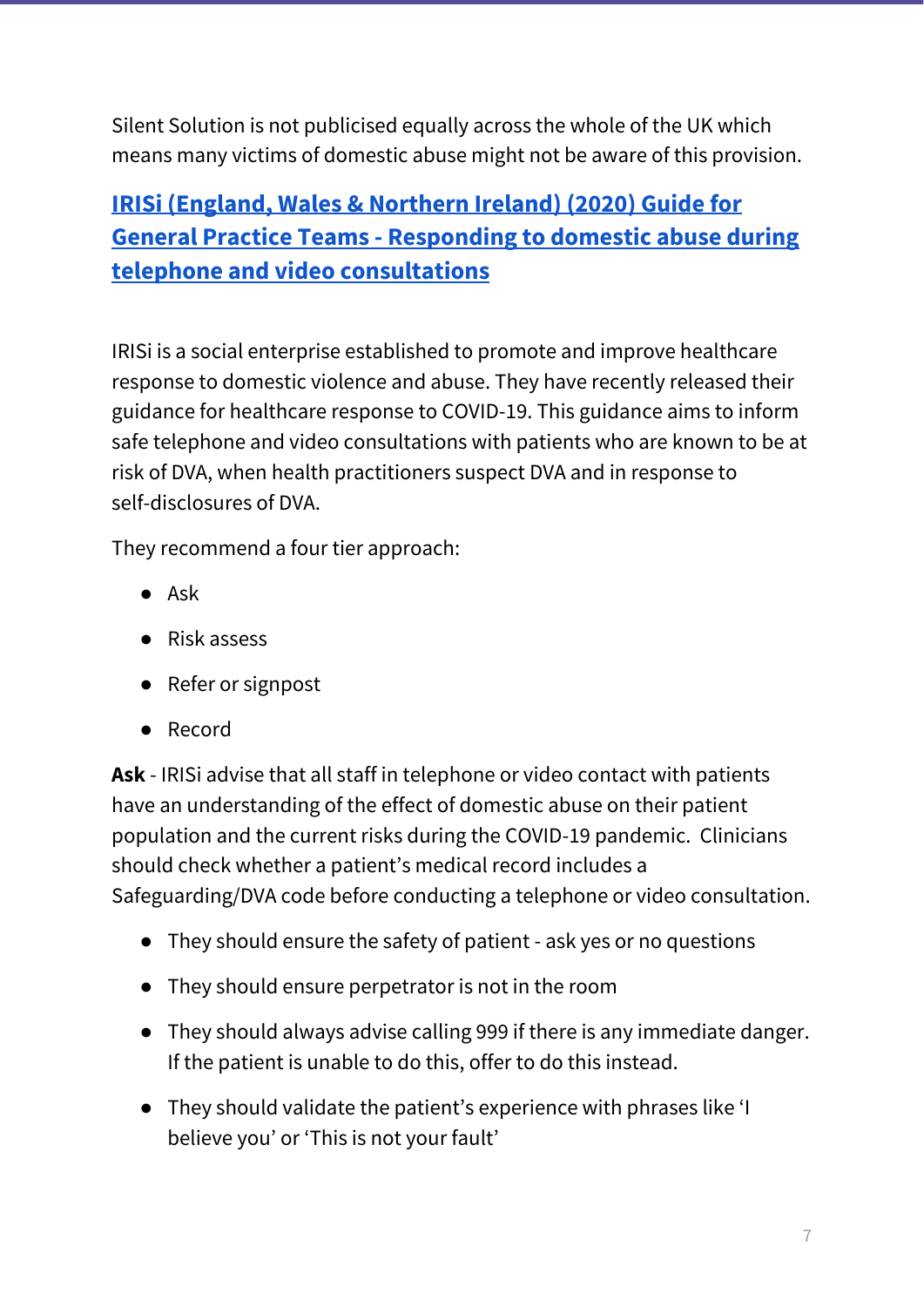**Risk assess -** if there are also children in the home, health practitioners should make an immediate safeguarding referral.

#### **Referral/signpost**

- Practitioners should consider whether a safeguarding referral is needed
- They should debrief with colleagues
- They should refer patients to your IRIS Advocate Educator

#### **Record**

- Practitioners are reminded to document all enquiries, disclosures and referrals on the patient's record. They should code any disclosure under the Read code 14XD (history of domestic abuse) and hide the consultation from online access.
- They should document any concerns they have, even if the patient does not disclose domestic abuse.

## **BASW (UK) (2020a) [Domestic](https://www.basw.co.uk/media/news/2020/apr/domestic-abuse-and-child-welfare-practice-guide-social-workers) Abuse and Child Welfare: A Practice Guide for Social Workers - [Domestic](https://www.basw.co.uk/media/news/2020/apr/domestic-abuse-and-child-welfare-practice-guide-social-workers) abuse during [COVID-19](https://www.basw.co.uk/media/news/2020/apr/domestic-abuse-and-child-welfare-practice-guide-social-workers)**

BASW (UK wide) recently released their guide for social workers which they updated with considerations for COVID-19:

"Communications and connections with people have changed quickly, and we must be more creative than ever about how we fulfil our responsibilities. However, our values and our ethics remain the same, and we can still draw on our knowledge, skills, experience and relationships, and these will stand us in good stead. Human rights are still pivotal to our beliefs and practice. We must consider the potential impact, both short and long term and do all we can to coordinate support during this time and to ensure women and children know how to access it."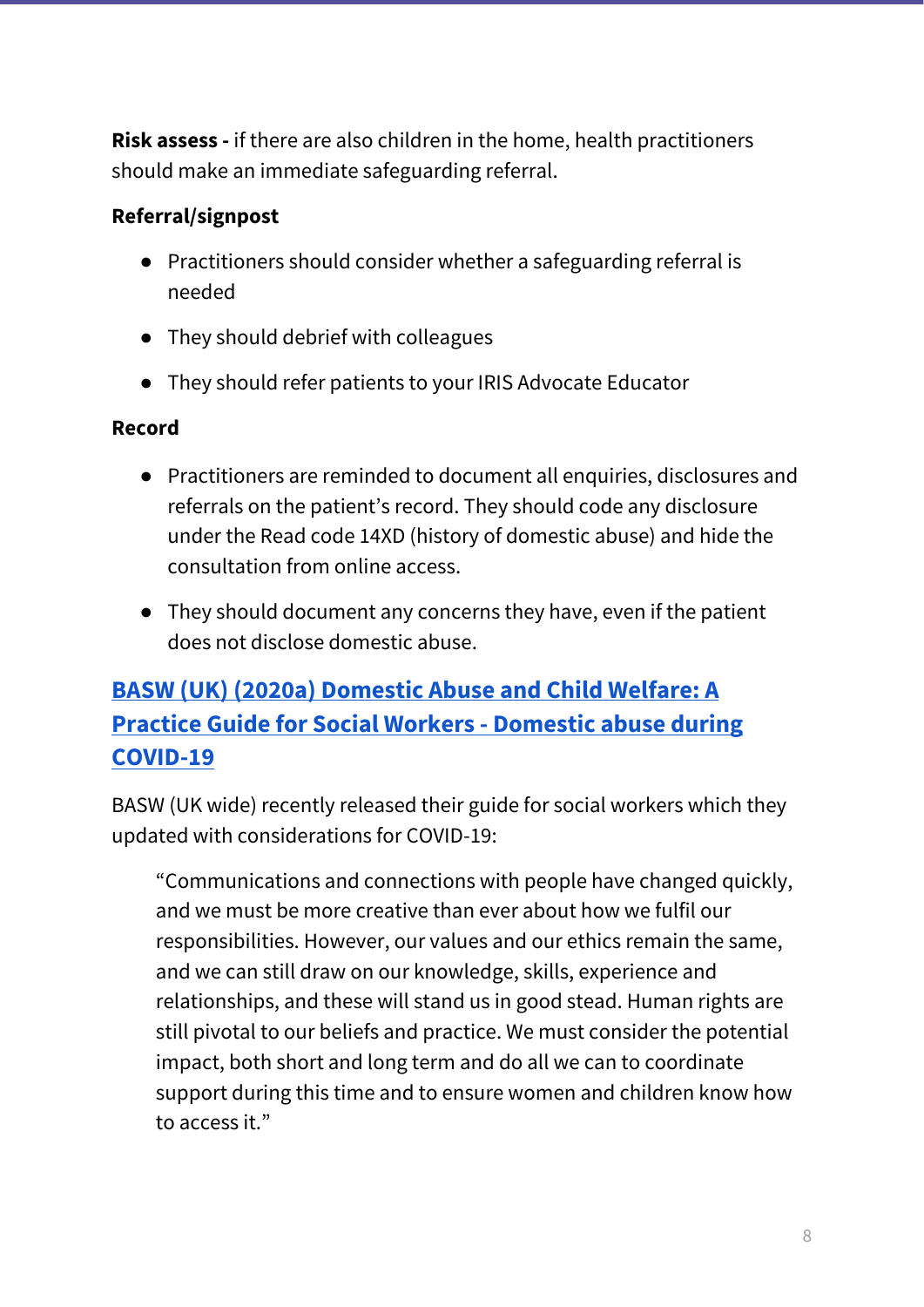BASW advises social workers to continue to listen and validate strengths and take the time to work out what is going on. Social workers should continue to look beyond individual instances and towards patterns of behaviour. They should be aware of how wider socio-economic factors like ethnicity, disability, immigration status and sexuality are impacting situations of domestic abuse.

Social workers must have the Personal Protective Equipment (PPE) they need to maintain contact with vulnerable women, children and young people.

BASW have also produced a wealth of resources for social workers during COVID-19 [\(2020](https://www.basw.co.uk/coronavirus-updates/social-work-resources-during-coronavirus)c). These include guidelines for home visits, working in hospitals, end of life. They also signpost to guidelines for social workers safety (PHE [2020\)](https://assets.publishing.service.gov.uk/government/uploads/system/uploads/attachment_data/file/878750/T2_poster_Recommended_PPE_for_primary__outpatient__community_and_social_care_by_setting.pdf).

#### **Housing services**

Housing associations are another key service for identifying domestic abuse during this time. Domestic Abuse Housing Alliance (DAHA) (UK) [\(2020](https://www.dahalliance.org.uk/media/10691/daha-covid-housing-guidance-v5-uploaded-010420.pdf)) has produced a comprehensive guideline to help housing associations identify and provide safe responses to domestic abuse.

Standing Together (UK) [\(2020](http://www.standingtogether.org.uk/sites/default/files/docs/COVID_DA_Briefing_Homelessness%20settings.pdf)a) have also released a "Domestic abuse and sexual violence guidance for homelessness settings". This is aimed at professionals working in homelessness services and it covers topics like establishing regular contact, approaching the subject of domestic abuse with clients, and available services to signpost for support.

# Multi-agency response

Service response to domestic abuse often involves multi-agency working, especially in cases of child protection. Agencies need to work together to gain a picture of the life of a person living with domestic abuse. Multi-agency working, however, might be facing further challenges during COVID-19. This is because multi-disciplinary teams are often comprised of staff from different organisations and rely on effective partnership working. Each organisation has different priorities and differences may be particularly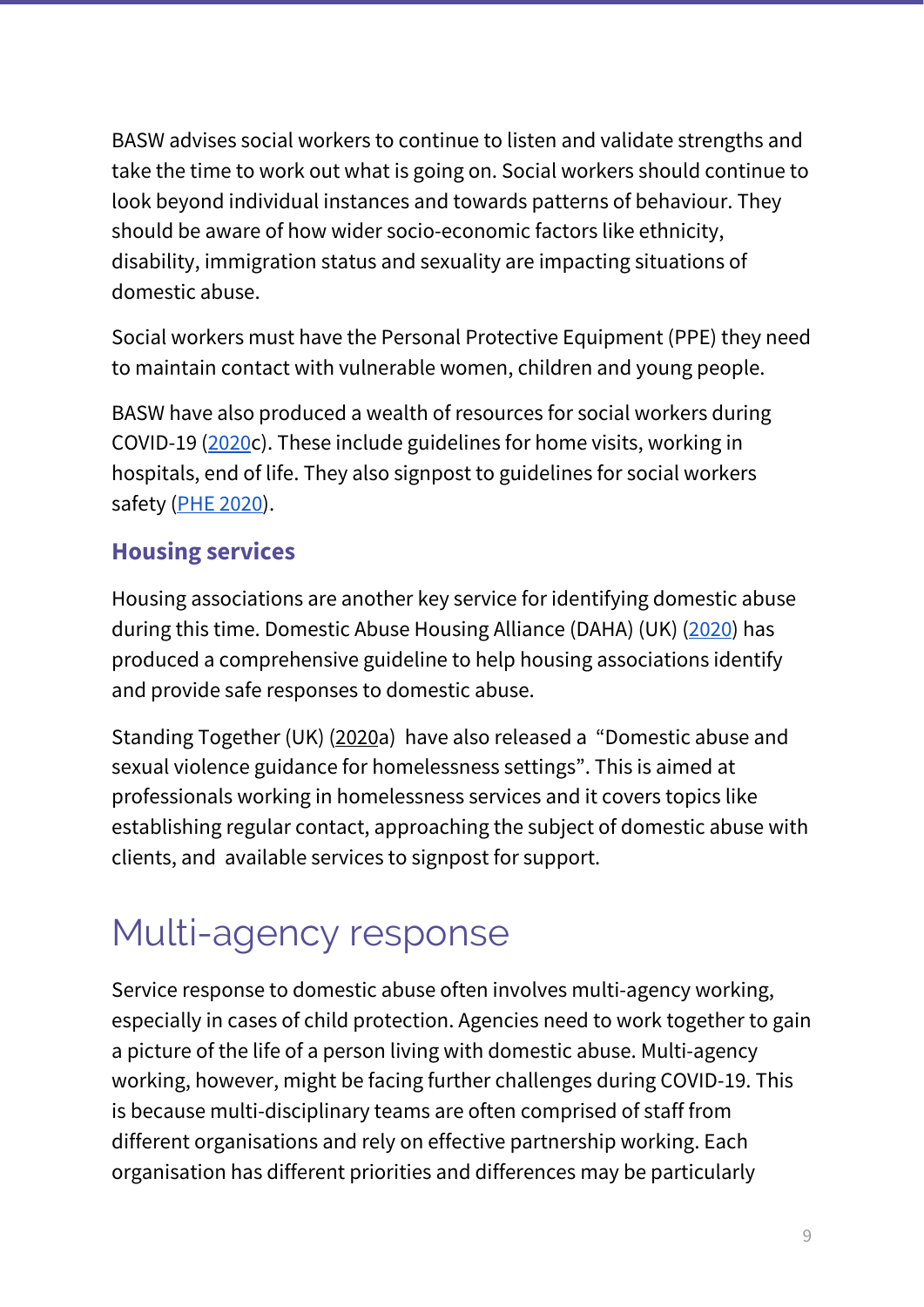exposed at this time such as different perceptions of risk and access to PPE. They might also use different digital technologies which would add further challenges for frontline staff.

## **BASW (UK) (2020b) [Professional](https://www.basw.co.uk/social-work-multi-disciplinary-and-multi-agency-contexts-during-covid-19) practice guidance for Social Work in [Multi-Disciplinary](https://www.basw.co.uk/social-work-multi-disciplinary-and-multi-agency-contexts-during-covid-19) and Multi-Agency Contexts during Covid-19 [Pandemic](https://www.basw.co.uk/social-work-multi-disciplinary-and-multi-agency-contexts-during-covid-19)**

BASW (2020) have published their guidelines for multi-agency working during the pandemic. They highlight the need for (among others):

- Communicating clearly roles and responsibilities
- Being prepared for changing roles
- Allowing time for debrief and reflection and processing stress

They urge agencies to redesign working practices alongside casework approaches and encourage the use of 'key worker' or 'lead professional' systems in complex or high risk situations if these do not already exist.

## **Standing Together (UK) (2020b) Standing [Together](http://www.standingtogether.org.uk/sites/default/files/docs/STADV_VirtualMARACPlan_ResponseToCOVID19_0.pdf) Against Domestic Violence (STADV) MARAC Plan in response to [COVID-19](http://www.standingtogether.org.uk/sites/default/files/docs/STADV_VirtualMARACPlan_ResponseToCOVID19_0.pdf)**

Standing Together against Domestic Violence have published a detailed plan for how to proceed with their MARAC (Multi Agency Risk Assessment Conference) process. They establish that a meeting is needed to address the following challenges:

- To obtain clarification from all agencies about how they intend to engage clients over this period, particularly DA services, and refuges.
- To ensure any pathway changes are clear and disseminated to front line workers.
- To brace all agencies for an increase in DA & ask for all to share their agency's plans on how they are going to manage any increase.
- To address some of the technological challenges and establish how information is going to be safely saved and secured with increased home working to ensure GDPR compliance (encryption, password etc).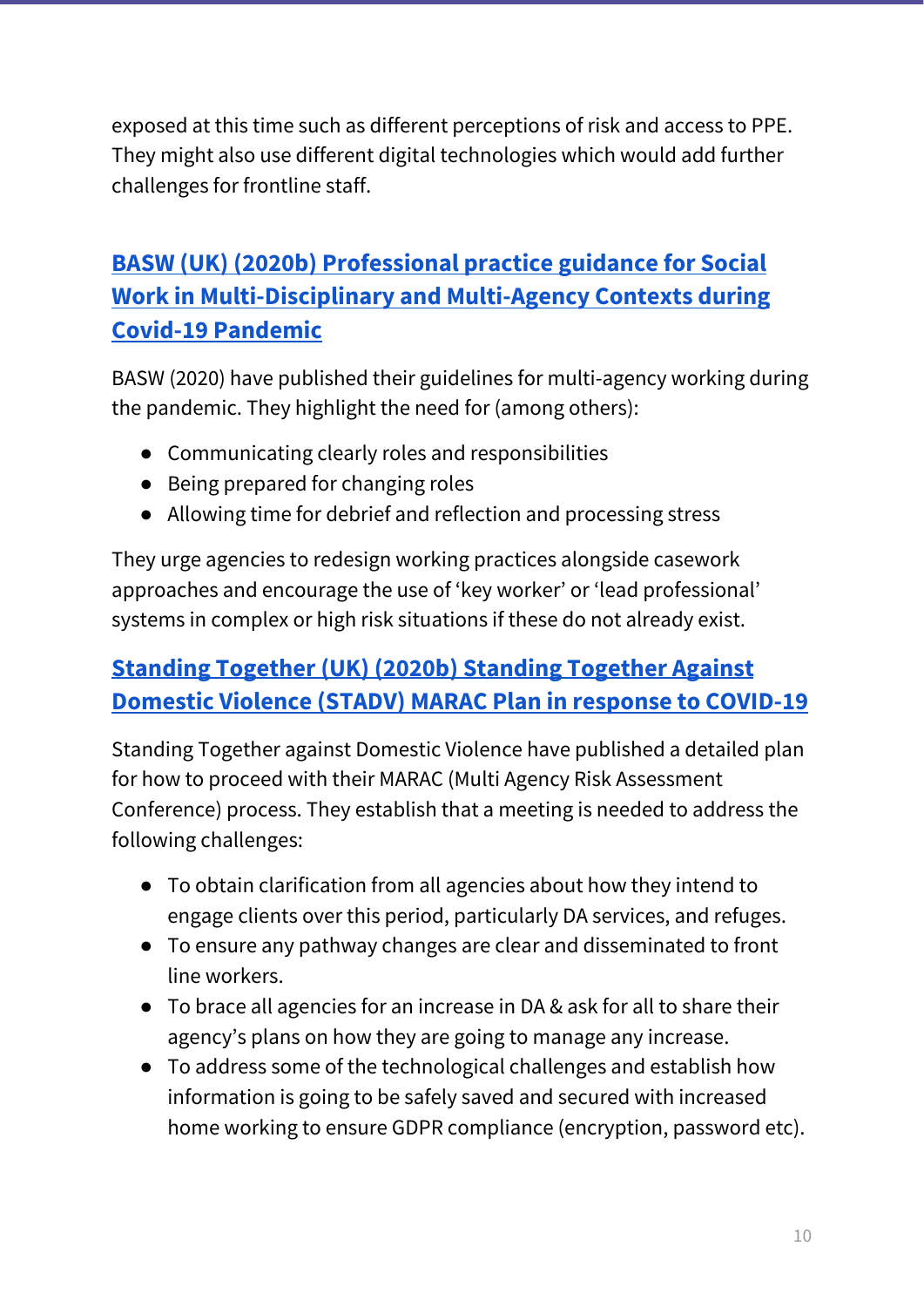## **SCIE [\(England\)](https://www.scie.org.uk/care-providers/coronavirus-covid-19/safeguarding/domestic-violence-abuse#multi-agency) (2020) Domestic violence and abuse: [Safeguarding](https://www.scie.org.uk/care-providers/coronavirus-covid-19/safeguarding/domestic-violence-abuse#multi-agency) during the COVID-19 crisis**

SCIE have also outlined a guide for multi-agency working in domestic abuse. Similarly to Standing Together, they indicate that:

- Agencies need to share their plans to manage an expected increase in domestic abuse.
- Each agency should clarify how they intend to engage with families over this period.
- Although frontline staff may be working remotely, it is important that they regularly share information and engage with families and victims in creative ways, safely and securely.
- Multi-agency forums should be led by online protocols and agree a joint approach to determine which virtual platforms are appropriate.
- Chairs of multi-agency forums should be skilled in managing virtual meetings. [SafeLives](https://safelives.org.uk/sites/default/files/resources/Effective%20chairing%20at%20Marac.pdf) (n.d) recommends using the case structure and sending it to all agency representatives beforehand.
- If virtual meetings become a challenge, agencies could consider report submission being discussed within a smaller group of key professionals, but this should only be used as a last resort and non-attendees should provide the same level of commitment and creative solution.

### **Safe Lives (UK) (2020b) [Responding](https://safelives.org.uk/sites/default/files/resources/Marac%20guidance%20-%20COVID%2019.pdf) to the challenges of COVID-19: Guidance for [multi-agency](https://safelives.org.uk/sites/default/files/resources/Marac%20guidance%20-%20COVID%2019.pdf) forums (including Maracs)**

Safe Lives has produced COVID-19 resources tailored to specific groups survivors, family and friends and perpetrators. In their guidelines for multi-agency working they highlight:

- The need to establish clear governance over the multi-agency process
- The need to move to virtual spaces, to find suitable digital platforms and to test the suitability of these platforms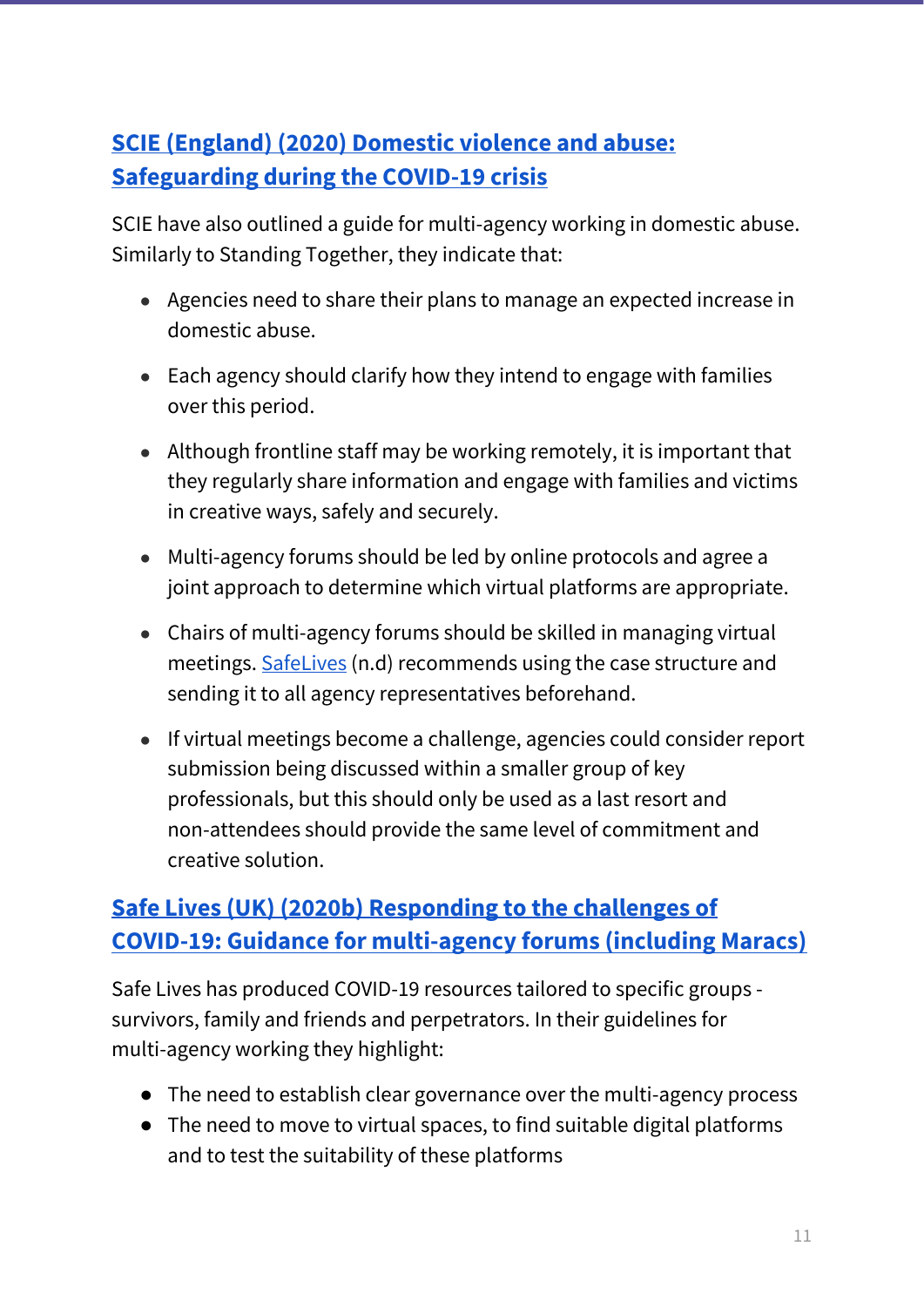- That each organisation should have clear plans for addressing staffing changes and challenges
- The need for skilled meeting Chairs who are adept in virtual environments
- The importance of data protection
- The need to review risk for clients in the context of a COVID-19
- The importance of creative and adaptable Safety Planning with clients.

# Third Sector organisations

Many third sector organisations working with victims and survivors are concentrating on supporting their clients digitally. Many have extended their online messaging service and use live messaging to connect with victims and survivors.

## **Women's Aid (UK and Scotland) ([2020](https://www.womensaid.org.uk/the-impact-of-covid-19-on-women-and-children-experiencing-domestic-abuse-and-the-life-saving-services-that-support-them/))**

Women's Aid has made provisions for all of its Direct Services support workers to work from home. Those workers have all of the equipment and access to systems that they need to continue to deliver support to women experiencing domestic abuse. They do not anticipate any break in service.

Women's Aid argue that, for some women, accessing support online can be a safer or preferred option than calling for support if they are not able to leave the household, as the perpetrator could overhear them on the phone. As a result, they are continuing to support survivors directly through online services: Live [Chat,](https://chat.womensaid.org.uk/) the Survivors [Handbook,](https://www.womensaid.org.uk/the-survivors-handbook/) [emails](https://www.womensaid.org.uk/the-impact-of-covid-19-on-women-and-children-experiencing-domestic-abuse-and-the-life-saving-services-that-support-them/helpline@womensaid.org.uk) and the [Survivors](https://survivorsforum.womensaid.org.uk/) Forum.

Scottish Women's Aid ([2020](https://womensaid.scot/covid-19/)) have produced a page of resources for different audiences like women experiencing domestic abuse, practitioners and staff. For women experiencing domestic abuse they advise and reassure victims that support is still available online.

# **Respect (UK) ([2020a](https://hubble-live-assets.s3.amazonaws.com/respect/redactor2_assets/files/142/Impact_of_COVID19_on_DA_Perpetrator_Services_update_01.05.20.pdf))**

Respect is a pioneering UK domestic abuse organisation leading the development of safe, effective work with perpetrators, male victims and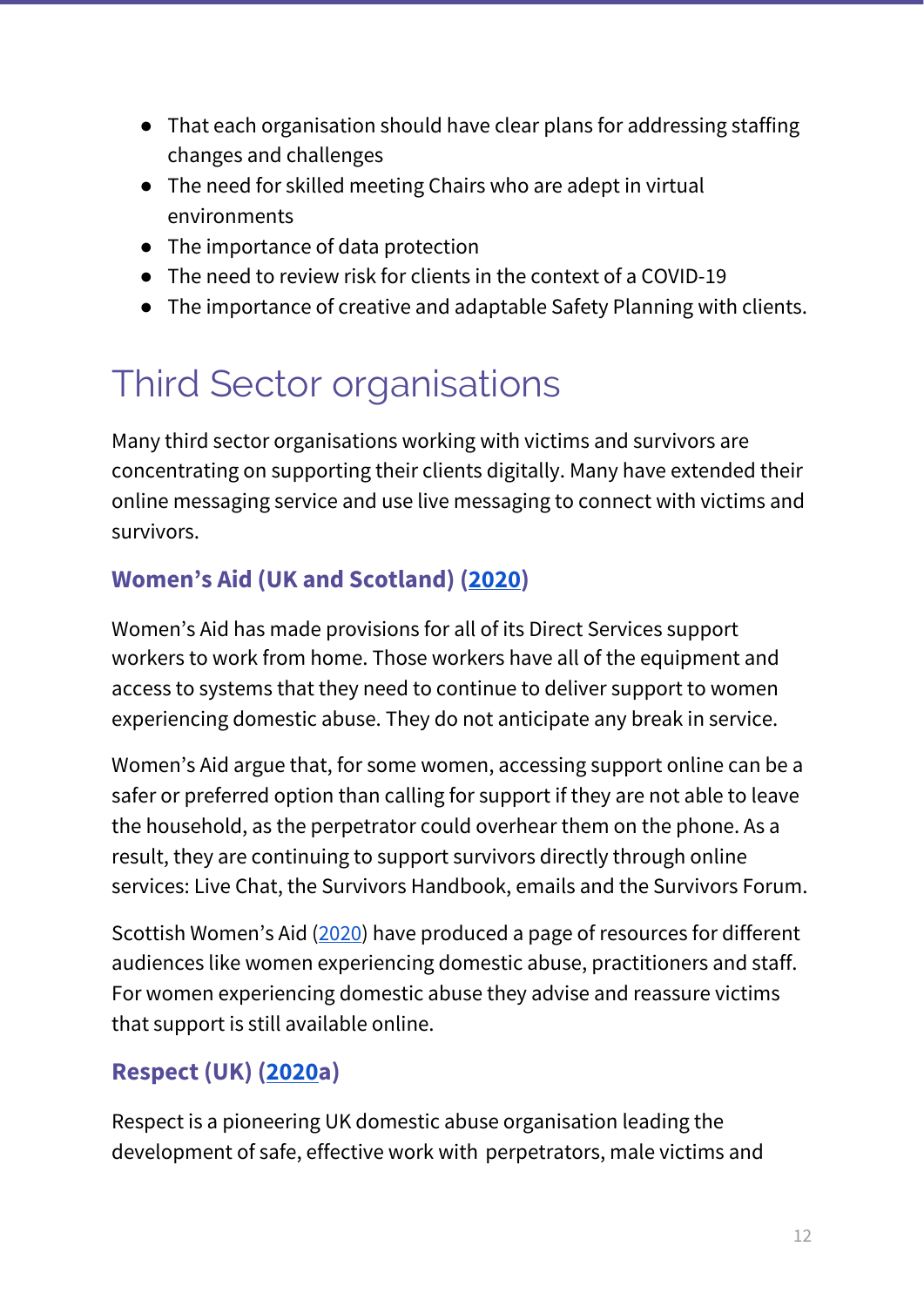young people using violence in their close relationships. Respect surveyed services that work with perpetrators. They found that many of these services are supporting individuals digitally, either one-to-one or in small groups. Services are dealing with an increase in demand and in two instances, services who had furloughed staff are absorbing the cost of bringing the practitioners back into service to meet the increased need and pressure on the service.

### **Cyrenians DASAP (Aberdeen) ([2020\)](https://www.aberdeen-cyrenians.org/about/covid-19-preparedness)**

Cyrenian DASAP have advised services users that:

- Women's Group and Music Group continues to be suspended until further notice
- Staff will work with their current caseloads to ensure continued safety and wellbeing, providing support by telephone.
- Service users will be contacted by staff each day to ensure that we identify any issues with social isolation and provide appropriate support
- We will continue to monitor and log developments in service users' physical and emotional health, and offer support where needed
- Any service users self-isolating will be offered remote care.
- Anyone needing access to food, baby items, sanitary or hygiene products will be referred to **[AC2U](http://www.ac2u.org/)** for supply deliveries where appropriate.

The AC2U service is Cyrenians joint emergency response to support the most vulnerable people in the community during the COVID-19 pandemic. The emergency service helps those who are self-isolating, who have no-one else to support them, prioritising those who are homeless, at risk of homelessness or who have multiple complex needs.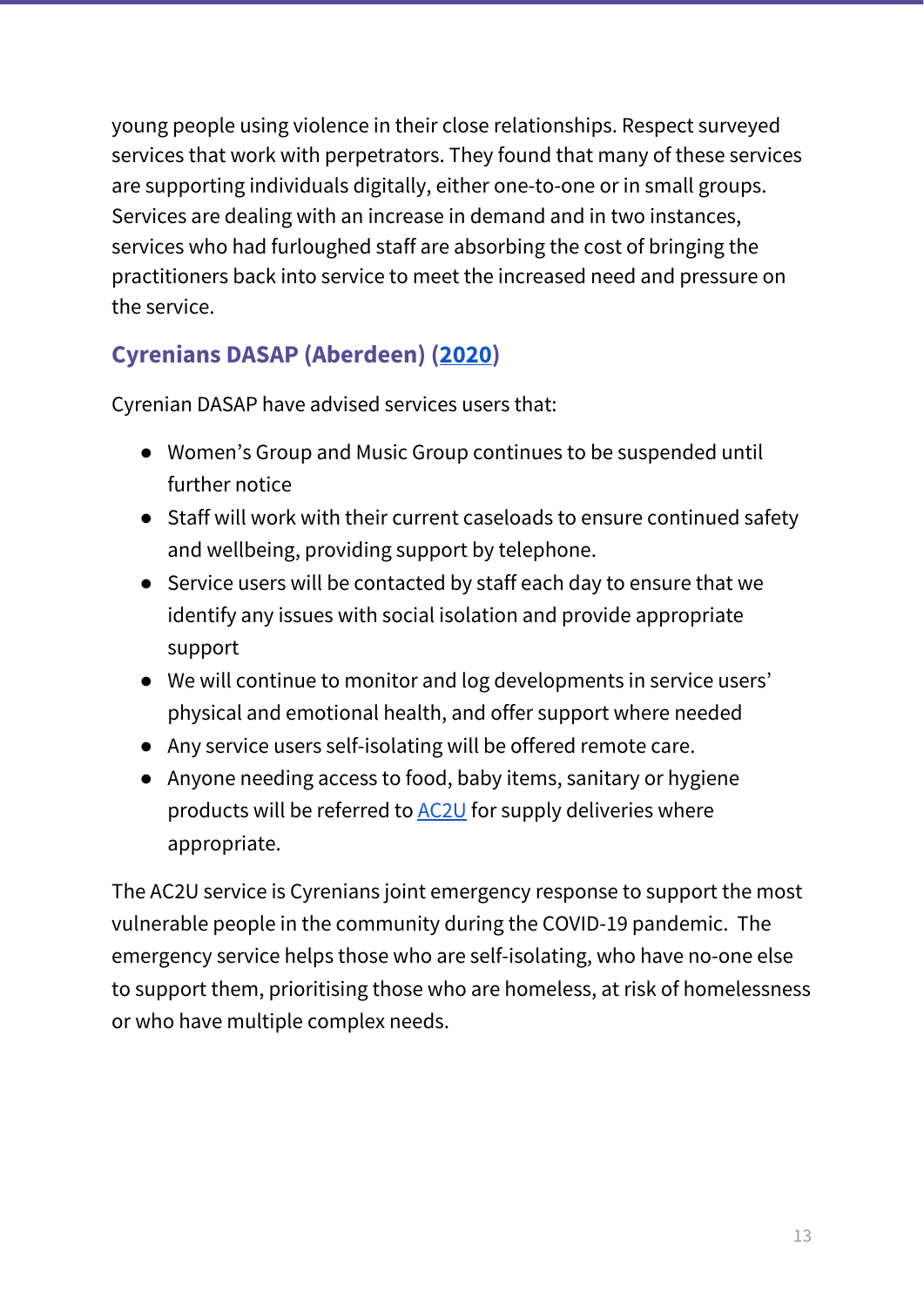#### **Rape crisis (Scotland) [\(2020](https://www.rapecrisisscotland.org.uk/news/news/statement-on-covid-19--coronavirus-and-rape-crisis-services-/))**

In response to [#COVID19](https://twitter.com/hashtag/COVID19?src=hashtag_click) Rape Crisis Scotland have available helplines phone support, as well as email and text. They stress that they want to make it as easy as possible for anyone affected by sexual violence to get in touch.

#### **Shakti (Scotland) [\(2020](https://shaktiedinburgh.co.uk/))**

Currently due to Coronavirus Shakti have stopped face to face support. However, they are still supporting women, children and young people through telephone, WhatsApp and Facetime.

#### **Surviving Economic Abuse [\(2020](https://survivingeconomicabuse.org/))**

Surviving Economic Abuse (SEA) is collating and sharing information on what support is available to safeguard economic well-being. They are working with partners to develop our understanding over time and commit to regularly updating the information we are sharing.

SEA does not provide direct support or advice to victims. They advise members of the public to contact the National Domestic Violence Helpline on or the Men's Advice Line.

#### **Social media campaigns (UK)**

Many third sector organisations are using a range of digital tools to promote awareness of the services and of domestic abuse.

Respect have launched a social media campaign to discourage abuse ([Respect](https://www.respect.uk.net/posts/11-581-more-website-visitors-due-to-respect-phoneline-covid-19-campaign) 2020b).

Safe Lives [\(2020c](https://safelives.org.uk/reach-in)) has started a social media campaign "ReachIn" to encourage the community and friends and family to reach out to vulnerable individuals who might be at risk of domestic abuse.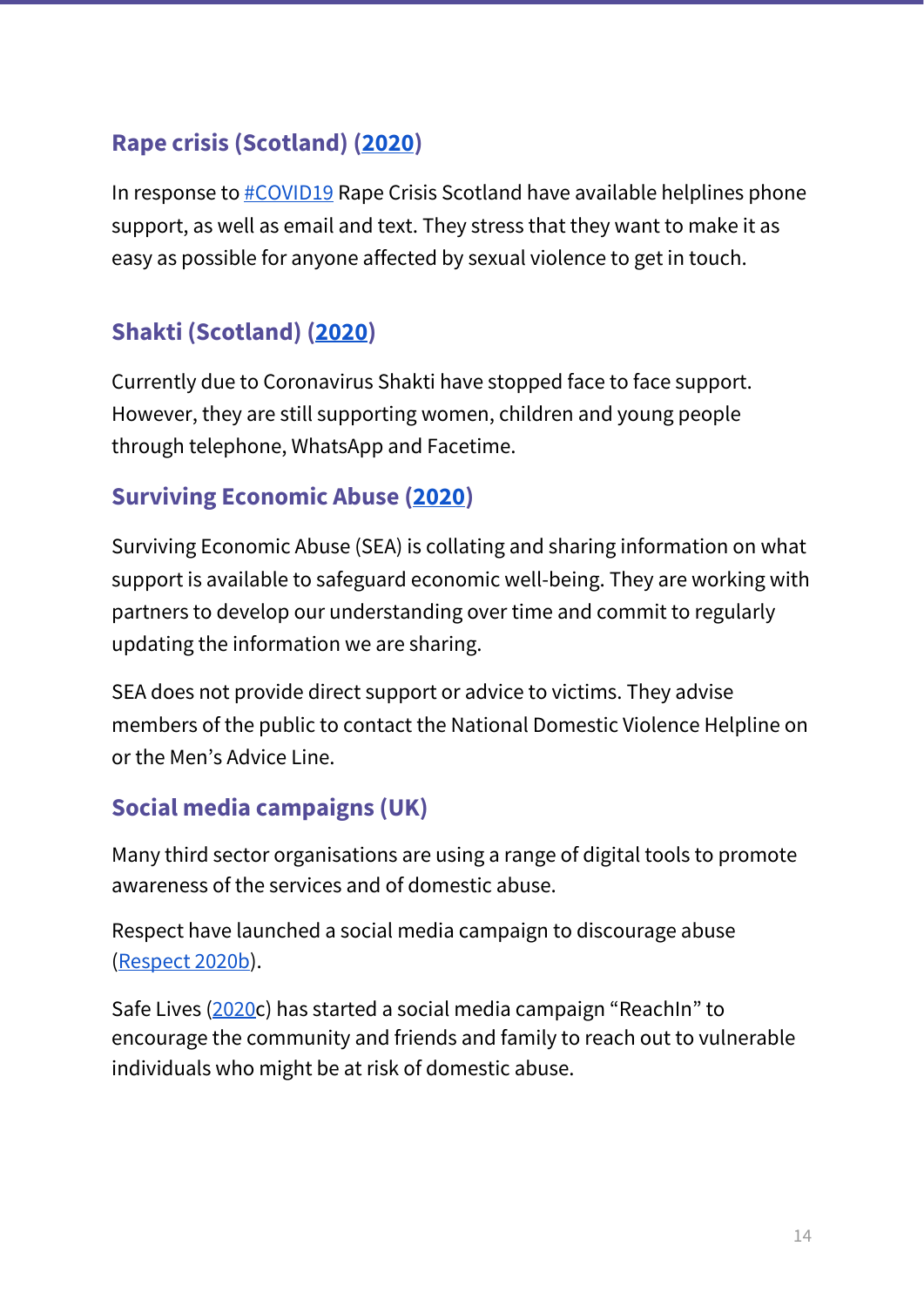#### **Other services:**

Amina Women's Aid (Scotland) ([2020\)](https://mwrc.org.uk/coronavirus-covid-19-service-update/) are only providing telephone and helpline support.

CHAYN (online) [\(2020\)](https://chayn.co/) also provides a range of online resources and tools.

North West Glasgow [Recovery](https://www.nwrc-glasgow.co.uk/) has also produced a list of local support during COVID 19 for Violence Against Women in Glasgow ([2020\)](https://www.nwrc-glasgow.co.uk/wp-content/uploads/2020/04/VAW-Services-COVID-19-Glasgow.pdf).

# Conclusion

The evidence above highlights that the domestic abuse service sector has responded with extended guidelines for practitioners. This is reassuring. Many of the guidelines are being updated in real-time which shows that the sector is responsive and adaptable. The evidence also highlights that primary healthcare like GPs are currently a crucial point of contact for supporting victims of domestic abuse. Moreover, much of the sector - both statutory and non-statutory services, is facing similar challenges in terms of remote working, digital technologies, inter-agency working and staff shortages.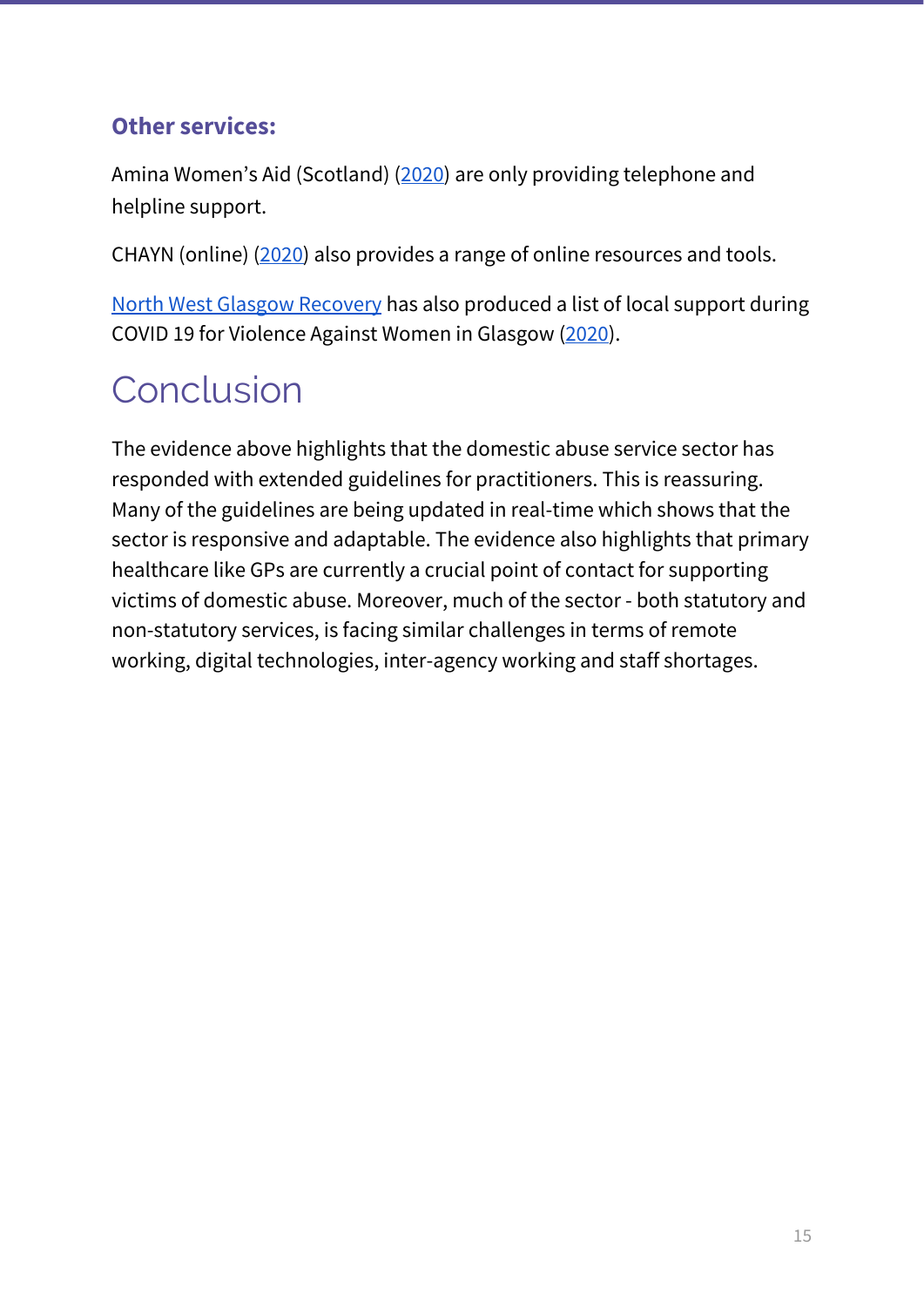# References

Amina Women's Aid (Scotland) ([2020\)](https://mwrc.org.uk/coronavirus-covid-19-service-update/) <https://mwrc.org.uk/coronavirus-covid-19-service-update/>

BASW (2020a) Domestic Abuse and Child Welfare: A Practice Guide for Social Workers - Domestic abuse during COVID-19 [https://www.basw.co.uk/media/news/2020/apr/domestic-abuse-and-child-w](https://www.basw.co.uk/media/news/2020/apr/domestic-abuse-and-child-welfare-practice-guide-social-workers) [elfare-practice-guide-social-workers](https://www.basw.co.uk/media/news/2020/apr/domestic-abuse-and-child-welfare-practice-guide-social-workers)

BASW (2020b) Professional practice guidance for Social Work in Multi-Disciplinary and Multi-Agency Contexts during Covid-19 Pandemic [https://www.basw.co.uk/social-work-multi-disciplinary-and-multi-agency-co](https://www.basw.co.uk/social-work-multi-disciplinary-and-multi-agency-contexts-during-covid-19) [ntexts-during-covid-19](https://www.basw.co.uk/social-work-multi-disciplinary-and-multi-agency-contexts-during-covid-19)

BASW (2020c) Social work resources during coronavirus [https://www.basw.co.uk/coronavirus-updates/social-work-resources-during](https://www.basw.co.uk/coronavirus-updates/social-work-resources-during-coronavirus)[coronavirus](https://www.basw.co.uk/coronavirus-updates/social-work-resources-during-coronavirus)

BBC(2020) Coronavirus: 'Worrying' drop in calls for domestic violence support <https://www.bbc.co.uk/news/uk-england-tees-52119770>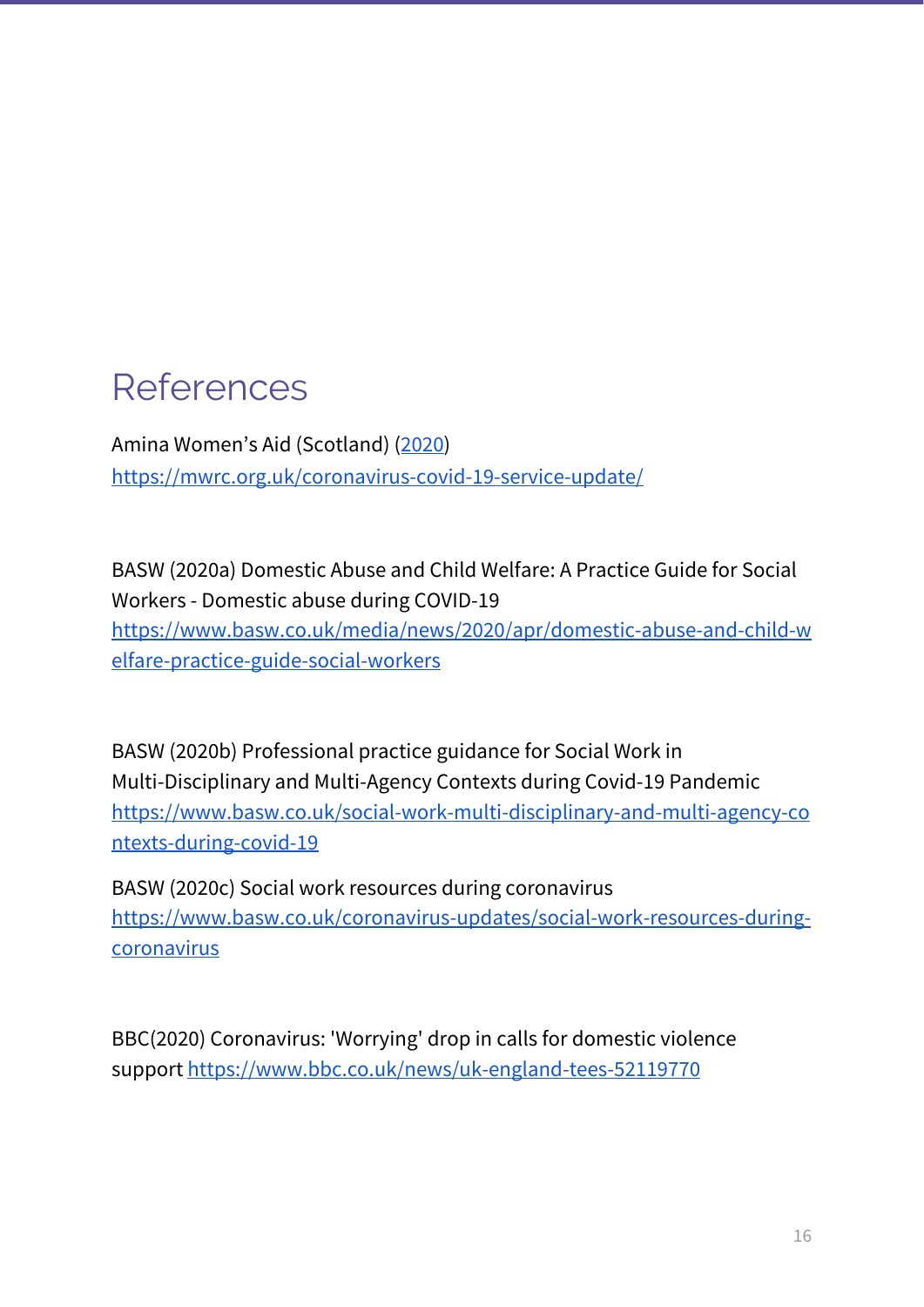Bradbury-Jones C, Isham L (2020) The pandemic paradox: The consequences of COVID-19 on domestic violence, Editoria, Journal of Clinical Nursing (2020) Issue No: 00:1–3, John Wiley & Sons Ltd <https://onlinelibrary.wiley.com/doi/epdf/10.1111/jocn.15296>

CHAYN (online) [\(2020\)](https://chayn.co/) <https://chayn.co/>

Cyrenians DASAP (Aberdeen) ([2020\)](https://www.aberdeen-cyrenians.org/about/covid-19-preparedness) <https://www.aberdeen-cyrenians.org/about/covid-19-preparedness>

Department of Health (2018) Responding to Domestic Abuse - A resource for health professionals

[https://assets.publishing.service.gov.uk/government/uploads/system/uploa](https://assets.publishing.service.gov.uk/government/uploads/system/uploads/attachment_data/file/597435/DometicAbuseGuidance.pdf) [ds/attachment\\_data/file/597435/DometicAbuseGuidance.pdf](https://assets.publishing.service.gov.uk/government/uploads/system/uploads/attachment_data/file/597435/DometicAbuseGuidance.pdf)

Domestic Abuse Housing Alliance (2020) Guidance for housing providers during COVID-19 [https://www.dahalliance.org.uk/media/10691/daha-covid-housing-guidance](https://www.dahalliance.org.uk/media/10691/daha-covid-housing-guidance-v5-uploaded-010420.pdf) [-v5-uploaded-010420.pdf](https://www.dahalliance.org.uk/media/10691/daha-covid-housing-guidance-v5-uploaded-010420.pdf)

Fraser E (2020) Impact of COVID-19 Pandemic on Violence against Women and Girls, VAWG Helpdesk Research Report No. 284. London, UK: VAWG Helpdesk

[http://www.sddirect.org.uk/media/1881/vawg-helpdesk-284-covid-19-and-v](http://www.sddirect.org.uk/media/1881/vawg-helpdesk-284-covid-19-and-vawg.pdf) [awg.pdf](http://www.sddirect.org.uk/media/1881/vawg-helpdesk-284-covid-19-and-vawg.pdf)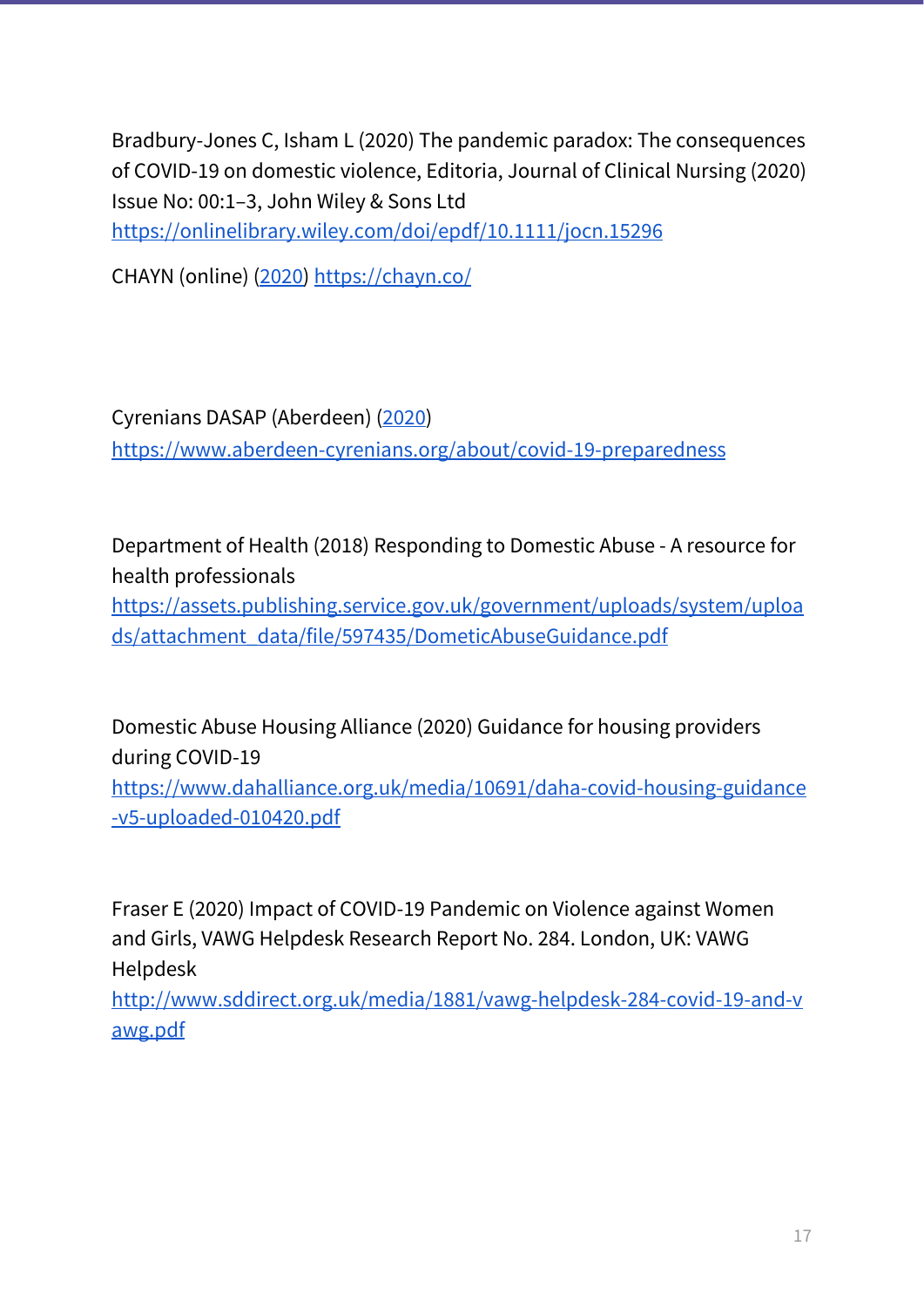Independent Office for Police Conduct (n.d)

[https://www.policeconduct.gov.uk/sites/default/files/Documents/research-l](https://www.policeconduct.gov.uk/sites/default/files/Documents/research-learning/Silent_solution_guide.pdf) earning/Silent solution guide.pdf

IRISi (2020) Guide for General Practice Teams - Responding to domestic abuse during telephone and video consultations

[https://irisi.org/wp-content/uploads/2020/04/Guidance-for-General-Practice](https://irisi.org/wp-content/uploads/2020/04/Guidance-for-General-Practice-Covid-19-FINAL.pdf) [-Covid-19-FINAL.pdf](https://irisi.org/wp-content/uploads/2020/04/Guidance-for-General-Practice-Covid-19-FINAL.pdf)

North West Glasgow Recovery (2020) <https://www.nwrc-glasgow.co.uk/>

PHE (2020) Recommended PPE for primary, outpatient, community and social care by setting, NHS and independent sector [https://assets.publishing.service.gov.uk/government/uploads/system/uploa](https://assets.publishing.service.gov.uk/government/uploads/system/uploads/attachment_data/file/878750/T2_poster_Recommended_PPE_for_primary__outpatient__community_and_social_care_by_setting.pdf) [ds/attachment\\_data/file/878750/T2\\_poster\\_Recommended\\_PPE\\_for\\_primar](https://assets.publishing.service.gov.uk/government/uploads/system/uploads/attachment_data/file/878750/T2_poster_Recommended_PPE_for_primary__outpatient__community_and_social_care_by_setting.pdf) [y\\_\\_outpatient\\_\\_community\\_and\\_social\\_care\\_by\\_setting.pdf](https://assets.publishing.service.gov.uk/government/uploads/system/uploads/attachment_data/file/878750/T2_poster_Recommended_PPE_for_primary__outpatient__community_and_social_care_by_setting.pdf)

Rape crisis (Scotland) [\(2020\)](https://www.rapecrisisscotland.org.uk/news/news/statement-on-covid-19--coronavirus-and-rape-crisis-services-/) [https://www.rapecrisisscotland.org.uk/news/news/statement-on-covid-19--c](https://www.rapecrisisscotland.org.uk/news/news/statement-on-covid-19--coronavirus-and-rape-crisis-services-/) [oronavirus-and-rape-crisis-services-/](https://www.rapecrisisscotland.org.uk/news/news/statement-on-covid-19--coronavirus-and-rape-crisis-services-/)

Refuge (2020) 25% increase in calls to National Domestic Abuse Helpline since lockdown measures began

[https://www.refuge.org.uk/25-increase-in-calls-to-national-domestic-abuse](https://www.refuge.org.uk/25-increase-in-calls-to-national-domestic-abuse-helpline-since-lockdown-measures-began/)[helpline-since-lockdown-measures-began/](https://www.refuge.org.uk/25-increase-in-calls-to-national-domestic-abuse-helpline-since-lockdown-measures-began/)

Respect (2020a) The Impact of the COVID-19 crisis on Domestic Abuse Perpetrator Services

[https://hubble-live-assets.s3.amazonaws.com/respect/redactor2\\_assets/file](https://hubble-live-assets.s3.amazonaws.com/respect/redactor2_assets/files/142/Impact_of_COVID19_on_DA_Perpetrator_Services_update_01.05.20.pdf)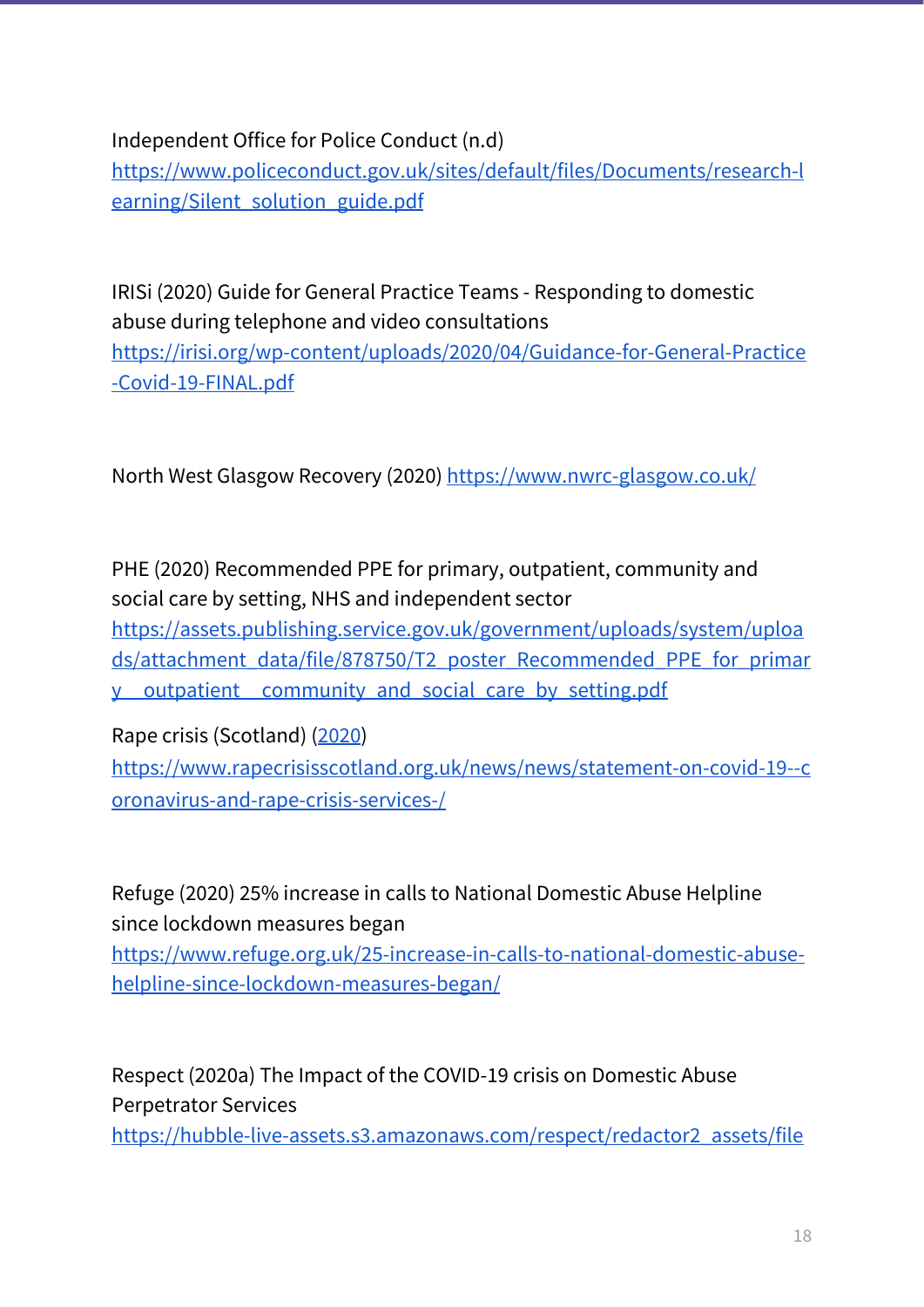#### s/142/Impact of COVID19 on DA Perpetrator Services update 01.05.20.p [df](https://hubble-live-assets.s3.amazonaws.com/respect/redactor2_assets/files/142/Impact_of_COVID19_on_DA_Perpetrator_Services_update_01.05.20.pdf)

Respect (2020b) 581% more website visitors due to Respect Phoneline Covid-19 campaign [https://www.respect.uk.net/posts/11-581-more-website-visitors-due-to-resp](https://www.respect.uk.net/posts/11-581-more-website-visitors-due-to-respect-phoneline-covid-19-campaign) [ect-phoneline-covid-19-campaign](https://www.respect.uk.net/posts/11-581-more-website-visitors-due-to-respect-phoneline-covid-19-campaign)

Royal College of General Practitioners (2020) COVID-19 and Safeguarding [https://elearning.rcgp.org.uk/pluginfile.php/149180/mod\\_resource/content/](https://elearning.rcgp.org.uk/pluginfile.php/149180/mod_resource/content/2/COVID-19%20and%20Safeguarding%20%286%29.pdf) [2/COVID-19%20and%20Safeguarding%20%286%29.pdf](https://elearning.rcgp.org.uk/pluginfile.php/149180/mod_resource/content/2/COVID-19%20and%20Safeguarding%20%286%29.pdf)

Safe Lives (2020a) Domestic abuse frontline service COVID-19 survey results [https://safelives.org.uk/sites/default/files/resources/SafeLives%20survey%2](https://safelives.org.uk/sites/default/files/resources/SafeLives%20survey%20of%20frontline%20domestic%20abuse%20organisations%20for%20COVID-19%2030.03.20_0.pdf) [0of%20frontline%20domestic%20abuse%20organisations%20for%20COVID-](https://safelives.org.uk/sites/default/files/resources/SafeLives%20survey%20of%20frontline%20domestic%20abuse%20organisations%20for%20COVID-19%2030.03.20_0.pdf)[19%2030.03.20\\_0.pdf](https://safelives.org.uk/sites/default/files/resources/SafeLives%20survey%20of%20frontline%20domestic%20abuse%20organisations%20for%20COVID-19%2030.03.20_0.pdf)

Safe Lives (2020b) Responding to the challenges of COVID-19: Guidance for multi-agency forums (including Maracs) [https://safelives.org.uk/sites/default/files/resources/Marac%20guidance%20](https://safelives.org.uk/sites/default/files/resources/Marac%20guidance%20-%20COVID%2019.pdf) [-%20COVID%2019.pdf](https://safelives.org.uk/sites/default/files/resources/Marac%20guidance%20-%20COVID%2019.pdf)

Safe Lives (2020c) #ReachIn <https://safelives.org.uk/reach-in>

Safe Lives (n.d) - Guidance for Maracs Effective Chairing [https://safelives.org.uk/sites/default/files/resources/Effective%20chairing%2](https://safelives.org.uk/sites/default/files/resources/Effective%20chairing%20at%20Marac.pdf) [0at%20Marac.pdf](https://safelives.org.uk/sites/default/files/resources/Effective%20chairing%20at%20Marac.pdf)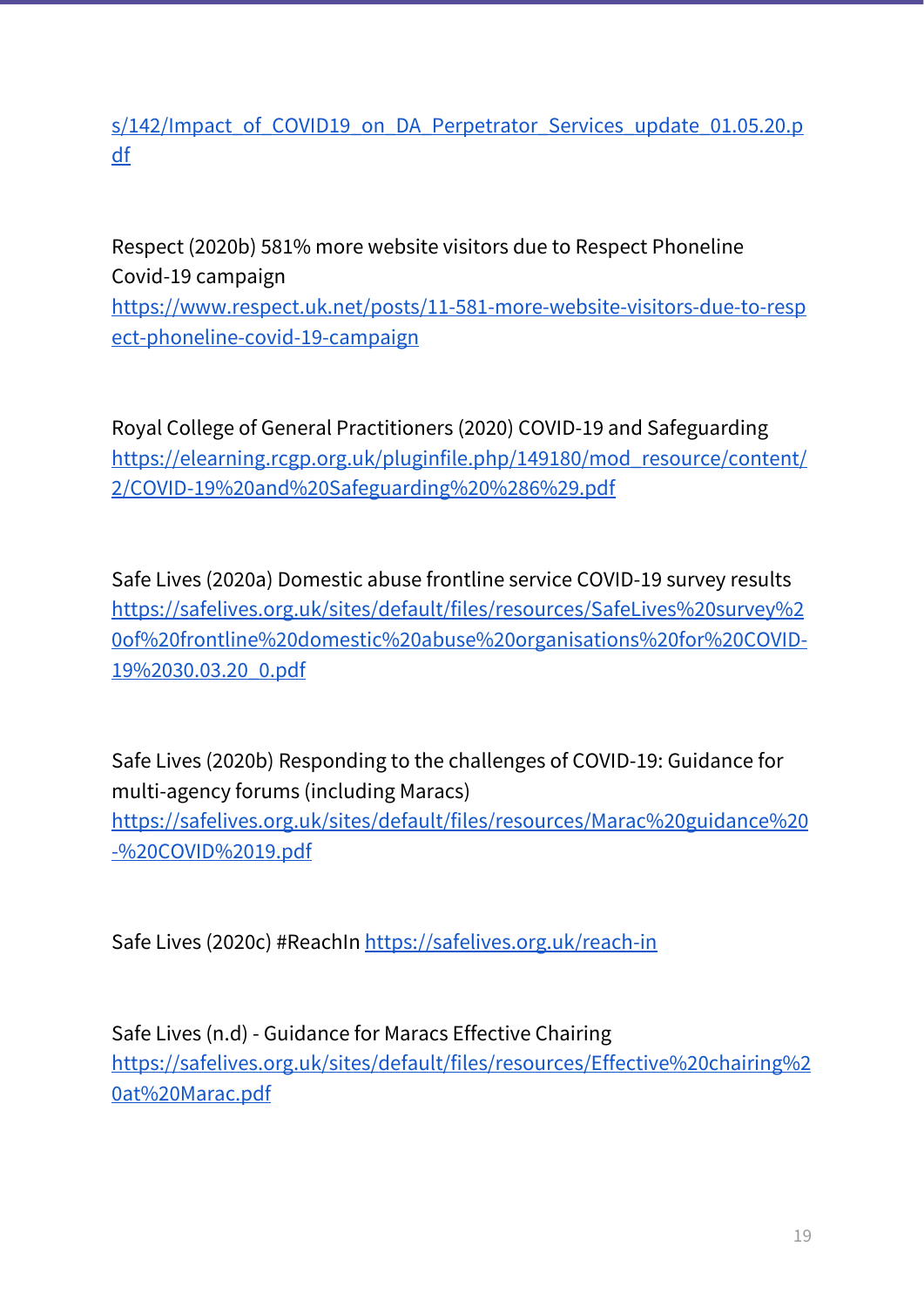SCIE (2020) Domestic violence and abuse: Safeguarding during the COVID-19 crisis

[https://www.scie.org.uk/care-providers/coronavirus-covid-19/safeguarding/](https://www.scie.org.uk/care-providers/coronavirus-covid-19/safeguarding/domestic-violence-abuse#multi-agency) [domestic-violence-abuse#multi-agency](https://www.scie.org.uk/care-providers/coronavirus-covid-19/safeguarding/domestic-violence-abuse#multi-agency)

Scottish Women's Aid ([2020](https://womensaid.scot/covid-19/)) <https://womensaid.scot/covid-19/>

Shakti (Scotland) ([2020\)](https://shaktiedinburgh.co.uk/) <https://shaktiedinburgh.co.uk/>

Smith K I (2020) Coronavirus Doesn't Cause Men's Violence Against Women [https://kareningalasmith.com/2020/04/15/coronavirus-doesnt-cause-mens-v](https://kareningalasmith.com/2020/04/15/coronavirus-doesnt-cause-mens-violence-against-women/) [iolence-against-women/](https://kareningalasmith.com/2020/04/15/coronavirus-doesnt-cause-mens-violence-against-women/)

Standing Together (2020a) COVID-19 Domestic abuse and sexual violence guidance for homelessness settings (April 2020) [http://www.standingtogether.org.uk/sites/default/files/docs/COVID\\_DA\\_Brie](http://www.standingtogether.org.uk/sites/default/files/docs/COVID_DA_Briefing_Homelessness%20settings.pdf) [fing\\_Homelessness%20settings.pdf](http://www.standingtogether.org.uk/sites/default/files/docs/COVID_DA_Briefing_Homelessness%20settings.pdf)

Standing Together (2020b) Standing Together Against Domestic Violence (STADV) MARAC Plan in response to COVID-19 [http://www.standingtogether.org.uk/sites/default/files/docs/STADV\\_Virtual](http://www.standingtogether.org.uk/sites/default/files/docs/STADV_VirtualMARACPlan_ResponseToCOVID19_0.pdf) [MARACPlan\\_ResponseToCOVID19\\_0.pdf](http://www.standingtogether.org.uk/sites/default/files/docs/STADV_VirtualMARACPlan_ResponseToCOVID19_0.pdf)

Surviving Economic Abuse [\(2020](https://survivingeconomicabuse.org/)) <https://survivingeconomicabuse.org/>

Women's Aid (2020) The impact of COVID-19 on women and children experiencing domestic abuse, and the life-saving services that support them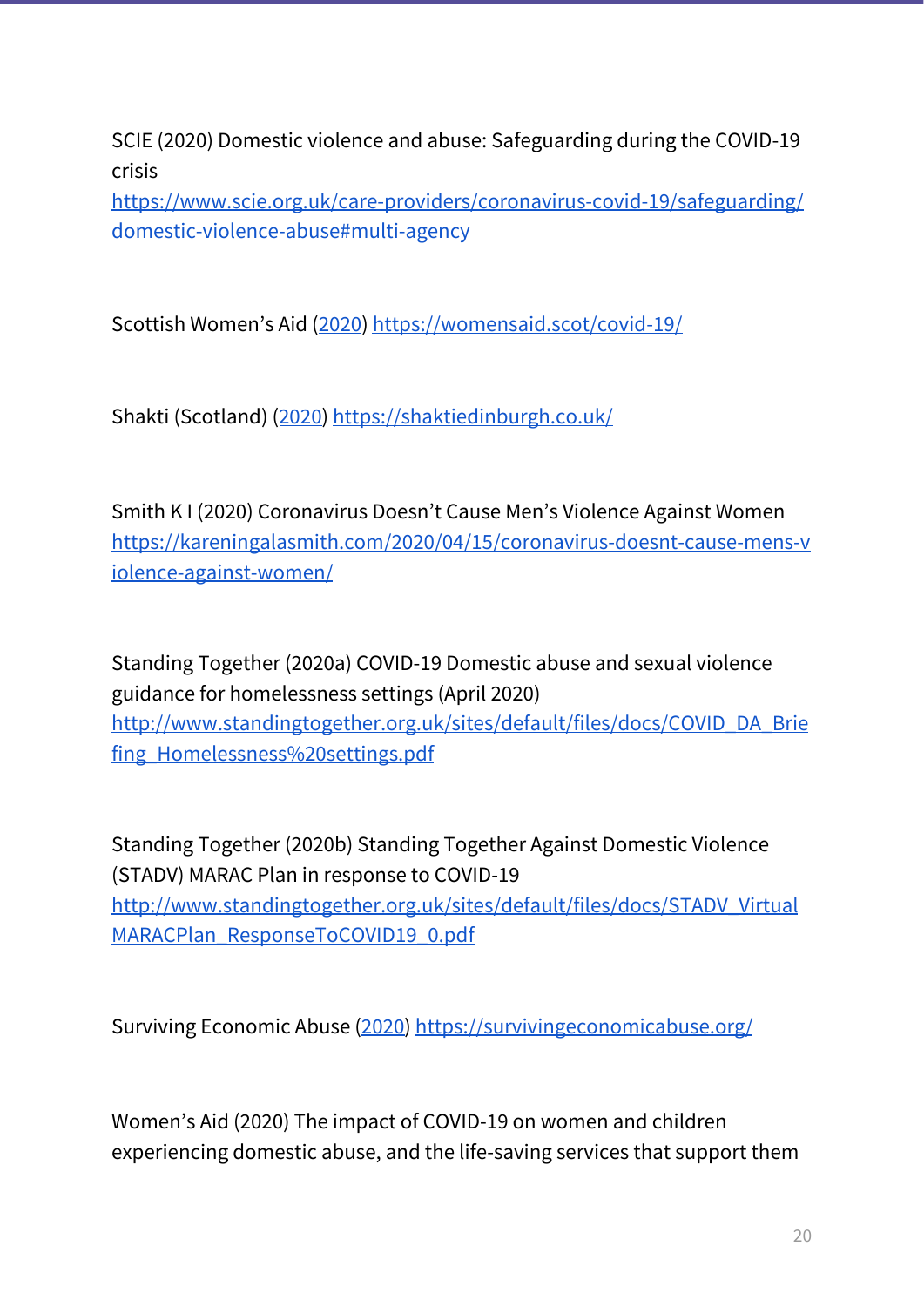[https://www.womensaid.org.uk/the-impact-of-covid-19-on-women-and-chil](https://www.womensaid.org.uk/the-impact-of-covid-19-on-women-and-children-experiencing-domestic-abuse-and-the-life-saving-services-that-support-them/) [dren-experiencing-domestic-abuse-and-the-life-saving-services-that-support](https://www.womensaid.org.uk/the-impact-of-covid-19-on-women-and-children-experiencing-domestic-abuse-and-the-life-saving-services-that-support-them/) [-them/](https://www.womensaid.org.uk/the-impact-of-covid-19-on-women-and-children-experiencing-domestic-abuse-and-the-life-saving-services-that-support-them/)

If you found this resource useful and would like to use the Evidence Search and Summary Service (ESSS), please get in touch to discuss your needs:

[www.iriss.org.uk/esss](http://www.iriss.org.uk/esss) [esss@iriss.org.uk](mailto:esss@iriss.org.uk) 0141 559 5057 [@irissESSS](https://twitter.com/irissesss) on Twitter

For all ESSS Outlines see: [www.iriss.org.uk/resources/esss-outlines](http://www.iriss.org.uk/resources/outlines)